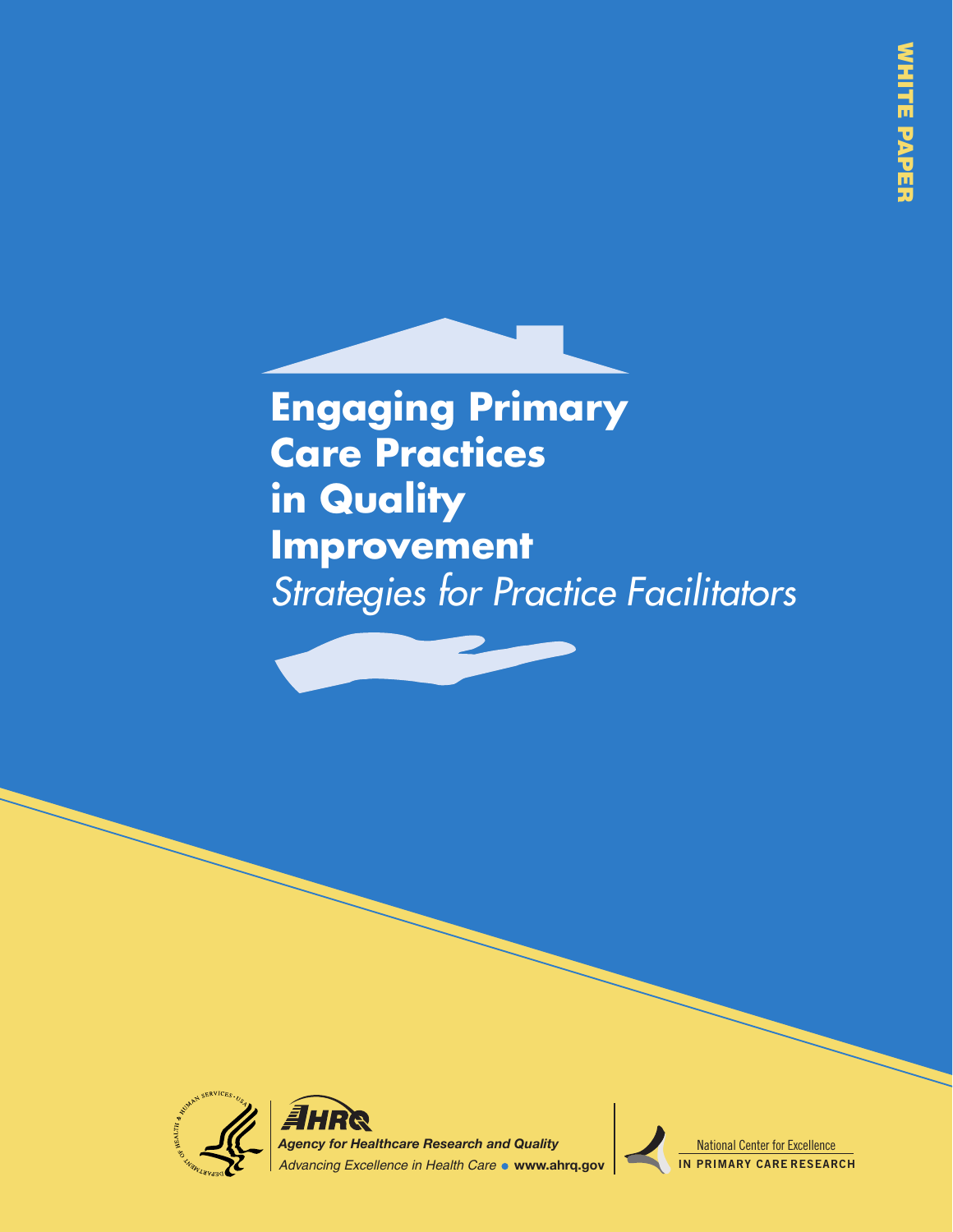#### *White Paper*

# **Engaging Primary Care Practices in Quality Improvement: Strategies for Practice Facilitators**

#### **Prepared for:**

Agency for Healthcare Research and Quality U.S. Department of Health and Human Services 540 Gaither Road Rockville, MD 20850 www.ahrq.gov

#### **Contract No. HHSA290200900019I/HHSA29032006T**

**Prepared by:** Mathematica Policy Research Princeton, NJ

#### **Authors:**

Kristin Geonnotti, Ph.D., Mathematica Policy Research Erin Fries Taylor, Ph.D., M.P.P., Mathematica Policy Research Deborah Peikes, Ph.D., M.P.A., Mathematica Policy Research Lisa Schottenfeld, M.P.H, M.S.W., Mathematica Policy Research Hannah Burak, B.A., Mathematica Policy Research Robert McNellis, M.P.H., P.A., Agency for Healthcare Research and Quality Janice Genevro, Ph.D., Agency for Healthcare Research and Quality

#### **Principal Investigators:**

Deborah Peikes, Ph.D., M.P.A., Mathematica Policy Research Erin Fries Taylor, Ph.D., M.P.P., Mathematica Policy Research

**March 2015 AHRQ Publication No. 15-0015-EF**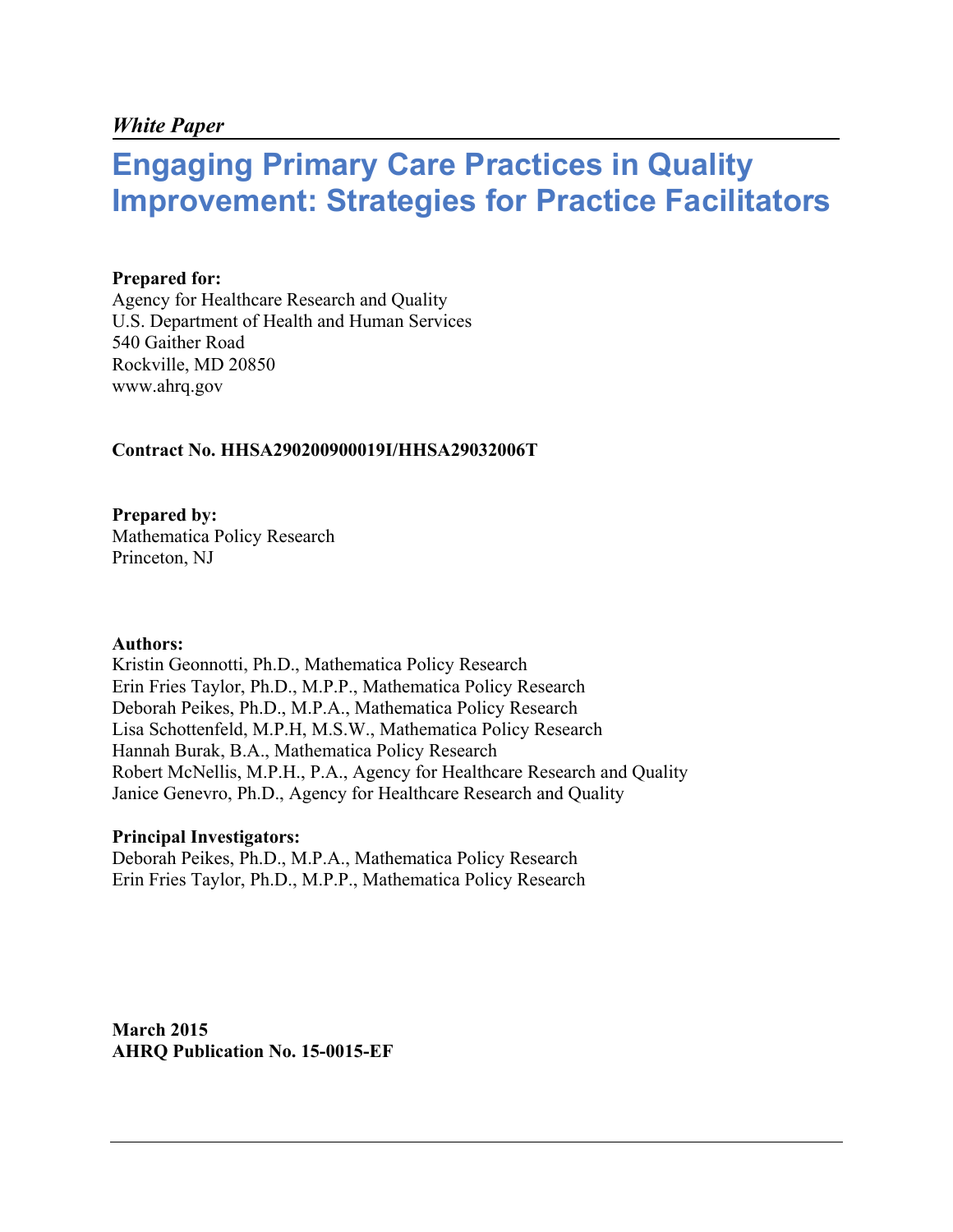# **Acknowledgements**

We thank the following individuals for their helpful perspectives and insights in the preparation of this white paper:

#### **Technical Expert Panel Members**

Bruce Bagley, M.D., President and CEO, TransforMED

Sharon Donnelly, M.S., Senior Vice President, Corporate Strategy, HealthInsight

Robert Gabbay, M.D, Ph.D., Chief Medical Officer and Senior Vice President, Joslin Diabetes Center, Harvard Medical School

Amy Gibson, R.N., M.S., Chief Operating Officer, Patient-Centered Primary Care Collaborative

James W. Mold, M.D., M.P.H. George Lynn Cross Research Professor, Director of Research, Department of Family and Preventive Medicine, University of Oklahoma Health Sciences Center

Julie Schilz, B.S.N., M.B.A., Director, Care Delivery Transformation, WellPoint

#### **Other Contributors**

Perry Dickinson, M.D., Professor, Department of Family Medicine, University of Colorado

Marie Maes-Voreis, R.N., M.A., Director, Health Care Homes, Minnesota Department of Health

David Meyers, M.D., Acting Director, Center for Evidence and Practice Improvement, Agency for Healthcare Research and Quality

David Share, M.D., M.P.H., Senior Vice President, Value Partnerships, at Blue Cross Blue Shield of Michigan

Jonathan Sugarman, M.D., M.P.H., President and CEO, Qualis Health

Janet Tennison, Ph.D., M.S.W., Project Coordinator, HealthInsight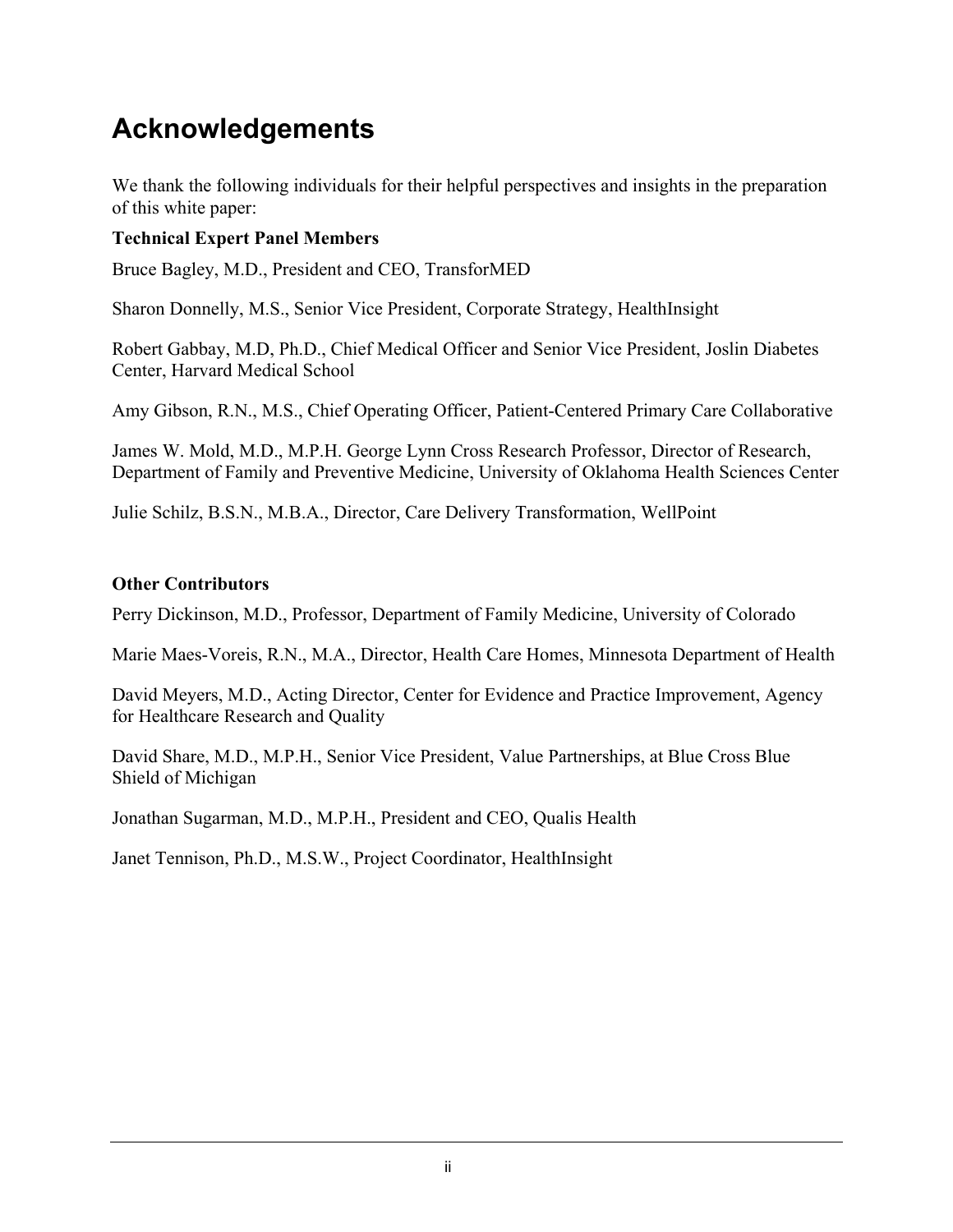The findings and conclusions in this document are those of the authors, who are responsible for its contents; the findings and conclusions do not necessarily represent the views of AHRQ. Therefore, no statement in this report should be construed as an official position of AHRQ or of the U.S. Department of Health and Human Services.

#### **None of the authors has any affiliations or financial involvement that conflicts with the material presented in this report.**

This document is in the public domain and may be used and reprinted without permission except those copyrighted materials that are clearly noted in the document. Further reproduction of those copyrighted materials is prohibited without the specific permission of copyright holders.

#### **Suggested Citation**

Geonnotti K, Taylor EF, Peikes D, Schottenfeld L, Burak H, McNellis R, Genevro J. Engaging Primary Care Practices in Quality Improvement: Strategies for Practice Facilitators. AHRQ Publication No. 15-0015-EF. Rockville, MD: Agency for Healthcare Research and Quality. March 2015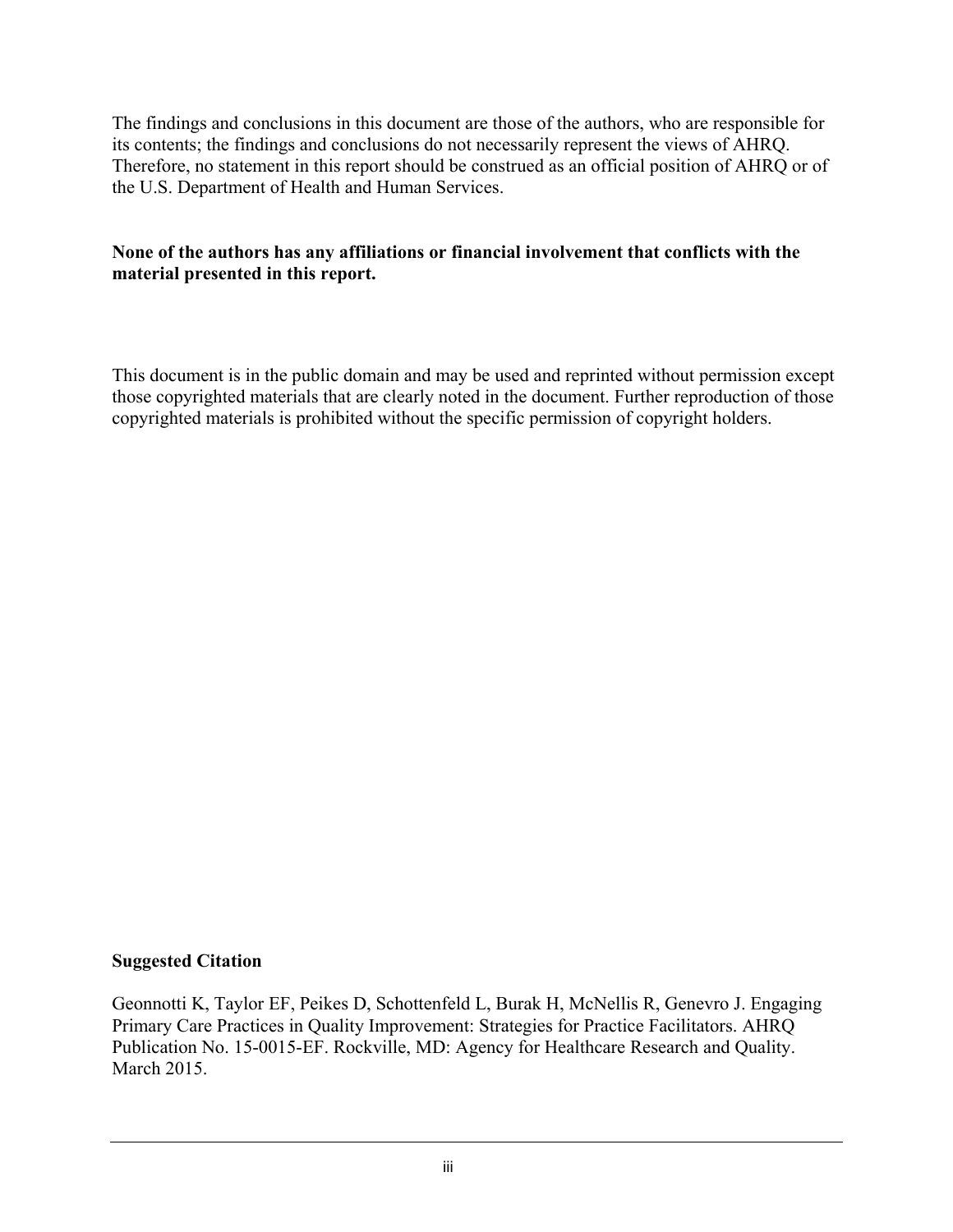# **Contents**

| SECTION 1: A FRAMEWORK FOR THINKING ABOUT HOW TO ENGAGE PRACTICES IN QI  2           |  |
|--------------------------------------------------------------------------------------|--|
|                                                                                      |  |
|                                                                                      |  |
|                                                                                      |  |
|                                                                                      |  |
|                                                                                      |  |
|                                                                                      |  |
|                                                                                      |  |
| 1. Set the Stage for a Future Relationship With Practices Not Yet Ready to Engage 11 |  |
|                                                                                      |  |
|                                                                                      |  |
|                                                                                      |  |
|                                                                                      |  |
|                                                                                      |  |
|                                                                                      |  |
|                                                                                      |  |
|                                                                                      |  |
|                                                                                      |  |
|                                                                                      |  |
|                                                                                      |  |
|                                                                                      |  |
|                                                                                      |  |
|                                                                                      |  |
|                                                                                      |  |
|                                                                                      |  |
|                                                                                      |  |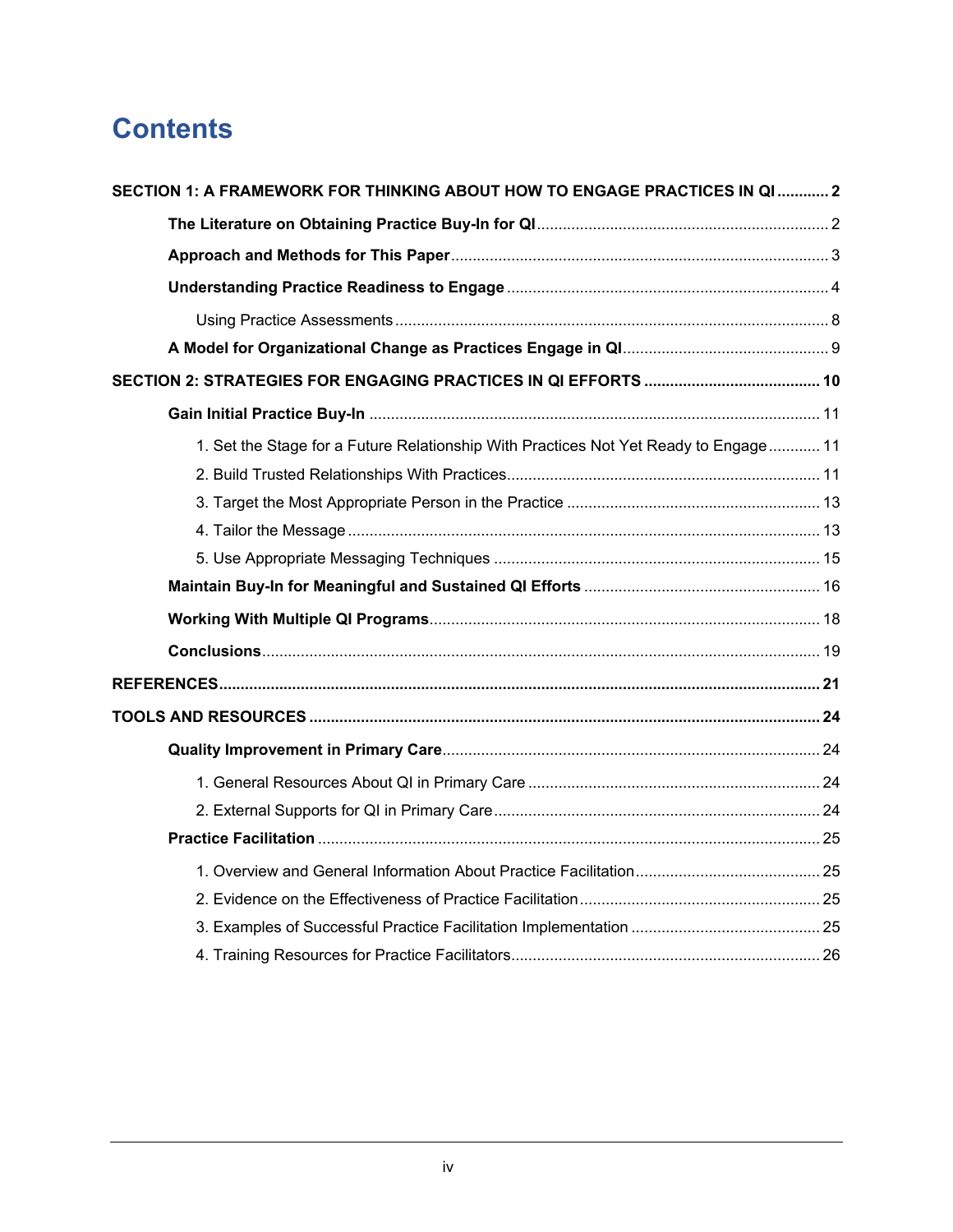| 27. Practice Assessment/Assessing a Practice's Level of "Medical Homeness" 27 |  |
|-------------------------------------------------------------------------------|--|
|                                                                               |  |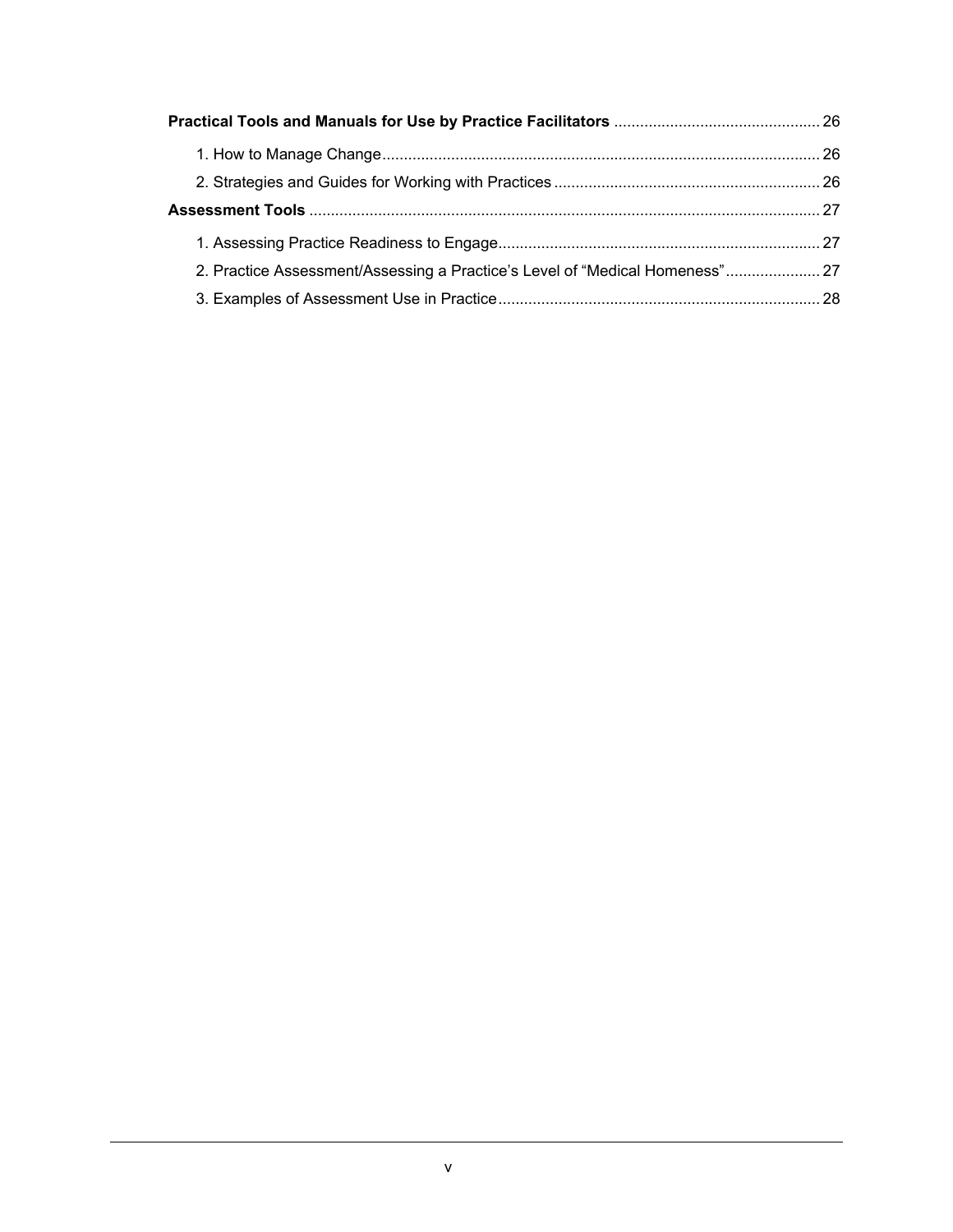# **Introduction**

In an effort to create a high-quality health care system in the United States, many payers, providers, delivery systems, and other organizations are supporting the use of quality improvement (QI) initiatives to improve the performance of primary care practices. [1](#page-6-0) QI requires that practices continually assess performance, plan changes in areas where improvements are warranted, monitor the effects of those changes, and refine as needed. Engaging primary care practices in these activities is an important component of efforts to improve population health, enhance patient and provider experiences, and reduce the cost of care. However, these activities are not routinely integrated into primary care, and engaging in QI activities will be a new endeavor for most practices.

External support organizations can offer assistance to build and sustain QI capacity in a meaningful and systematic way, but may benefit from strategies to help them engage with the primary care practices. [2](#page-6-1) Examples of external organizations that support practices in undertaking QI activities include organizations that provide practice facilitation (or coaching) services, such as QI organizations, regional extension centers, Area Health Education Centers, and professional societies and payers; and other health care organizations that own or contract with practices, such as accountable care organizations, integrated delivery systems, patient advocacy organizations, and medical groups. The individuals who support practices have a variety of titles, including practice facilitators, coaches, QI consultants, and extension agents. In this paper, we refer to these external change agents as *practice facilitators*.

This paper is written for practice facilitators and the organizations that train and deploy them for the challenging task of encouraging primary care practices to undertake QI activities. Although generally payers do not reimburse practices directly for QI work, some reward or penalize practices as part of either pilots or ongoing

*Getting practice buy-in to undertake QI is challenging. This paper provides strategies for practice facilitators and the organizations that train and deploy them, based on the experiences of experts in the field.*

programs. Such programs typically are based on the quality and cost of care, which may involve publishing quality metrics or providing enhanced reimbursements to practices that offer more comprehensive or coordinated care. These programs often require practices to become recognized as patient-centered medical homes (PCMHs).

It can be challenging to encourage primary care practices to engage in QI, even when the potential benefits to the practices and their patients are clear. Because primary care clinicians and staff often feel intense time pressures, and because practices often operate on thin profit margins, the perceived costs of engaging in QI may seem to outweigh the anticipated benefits. Even when practices recognize the importance of improving their performance, or are financially incentivized to do so, they may not know where or how to begin QI activities, or how to make QI

<span id="page-6-0"></span><sup>1</sup> We use the phrases "QI initiatives," "QI activities," and "QI efforts" here to refer broadly to both specific QI initiatives and broader efforts undertaken toward practice redesign and transformation.  $\overline{a}$ 

<span id="page-6-1"></span><sup>&</sup>lt;sup>2</sup> For a more detailed discussion about building QI capacity and infrastructure, see two previous AHRQ Briefs and a Fact [Sheet](http://www.ahrq.gov/professionals/prevention-chronic-care/improve/capacity-building/index.html) about QI on which this paper builds: Taylor et al., 2013a, 2013b, 2014.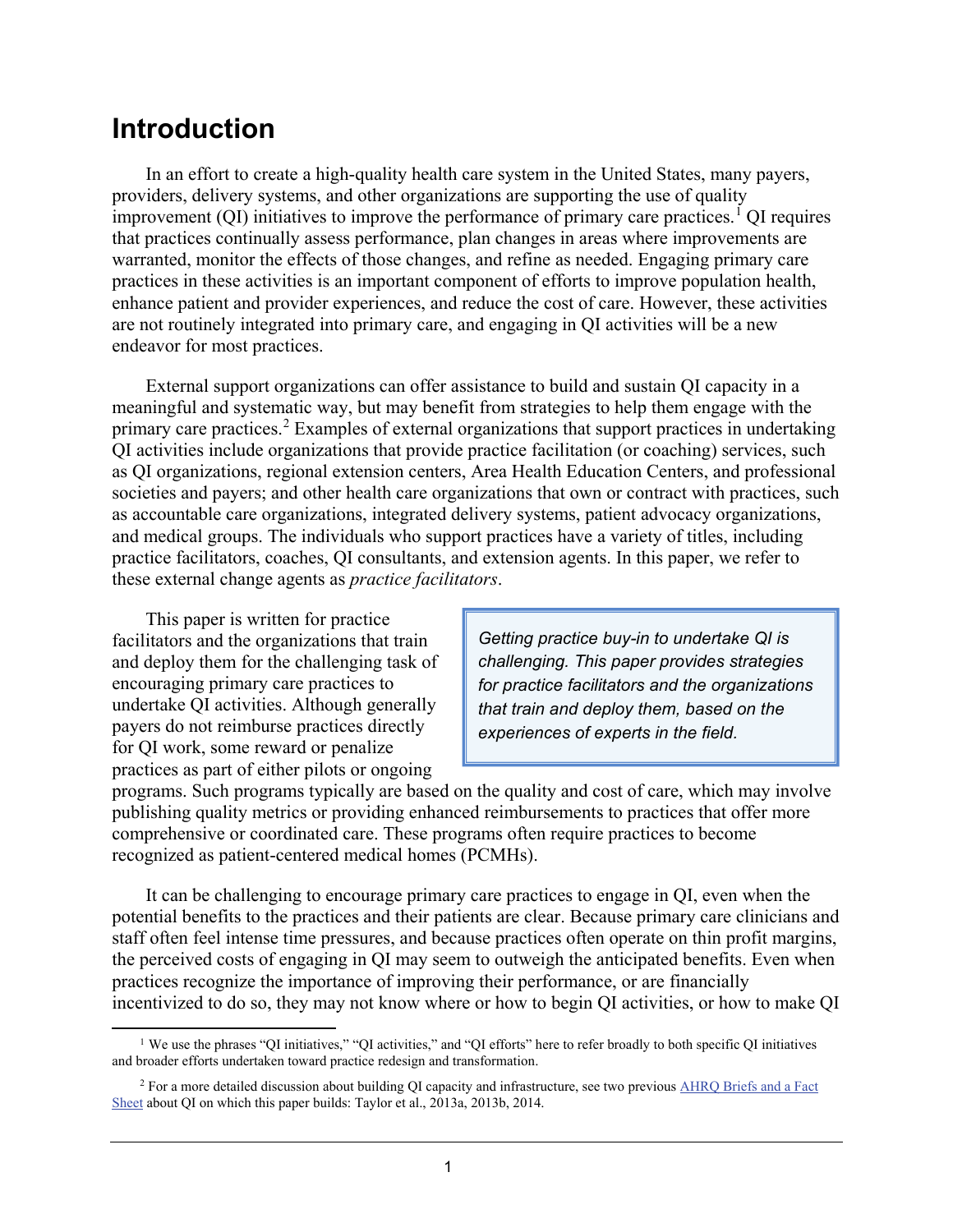an integral and systematic part of their work. Even the most determined practice is likely to benefit from assistance in developing new skills to meet its improvement goals, including identifying areas for improvement, understanding and using data, planning and making systemlevel changes, and tracking performance over time. Although this paper focuses on how practice facilitators can engage primary care practices in QI, we note that there are other supports that can help practices begin QI activities, including data feedback and benchmarking, academic detailing and expert consultation, and shared learning or learning collaboratives (Taylor et al., 2013a).

#### *This paper answers three questions:*

- *How can practice facilitators begin to engage clinicians and staff in QI initiatives?*
- *How can practice facilitators assess a practice's readiness for QI initiatives?*
- *How can practice facilitators gain initial buy-in and then maintain it for meaningful and sustained QI initiatives?*

The paper distills the wisdom of experts who have honed their approaches through working with thousands of practices on QI and practice redesign initiatives. There are two parts of this paper: Section 1 provides a conceptual background and a framework for thinking about how to engage primary care practices in QI. Section 2 provides tactical strategies for practice facilitators. We begin in Section 1 by briefly discussing previous literature on strategies for and barriers to gaining practice buy-in for QI work. We next describe our primary data sources for this paper—discussions with a technical expert panel and a series of interviews with experts who are experienced in providing support for QI efforts to primary care practices. We then describe the importance of understanding practice readiness to engage, providing a conceptual framework for how a practice makes changes. In Section 2, we provide practical strategies for practice facilitators to use to gain initial buy-in from practices as well as tips for maintaining meaningful and sustained engagement in QI efforts. Finally, we discuss the challenges and opportunities that arise from coordinating across multiple QI initiatives—to consider both how to reduce the burden of multiple performance metrics on practices and how facilitators can help practices understand this external context.

# <span id="page-7-0"></span>**Section 1: A Framework for Thinking About How to Engage Practices in QI**

# **The Literature on Obtaining Practice Buy-In for QI**

<span id="page-7-1"></span>Gaining the trust of practices and getting their buy-in for QI efforts is a critical step in achieving improved care and ultimately transforming primary care practice (Hasselman, 2011; Safety Net Medical Home Initiative, 2013; Johnson and Stewart, 2008). Yet clinicians and practice staff may not engage in QI or practice redesign efforts for a variety of reasons, including a lack of the following: financial resources, time, a culture that supports change, leadership support, or organizational structure or processes focused on improvement efforts (Goldberg et al., 2013; Rittenhouse et al., 2011; Fernald et al., 2011). In fact, practice facilitators themselves report several barriers related to obtaining buy-in during the facilitation process, including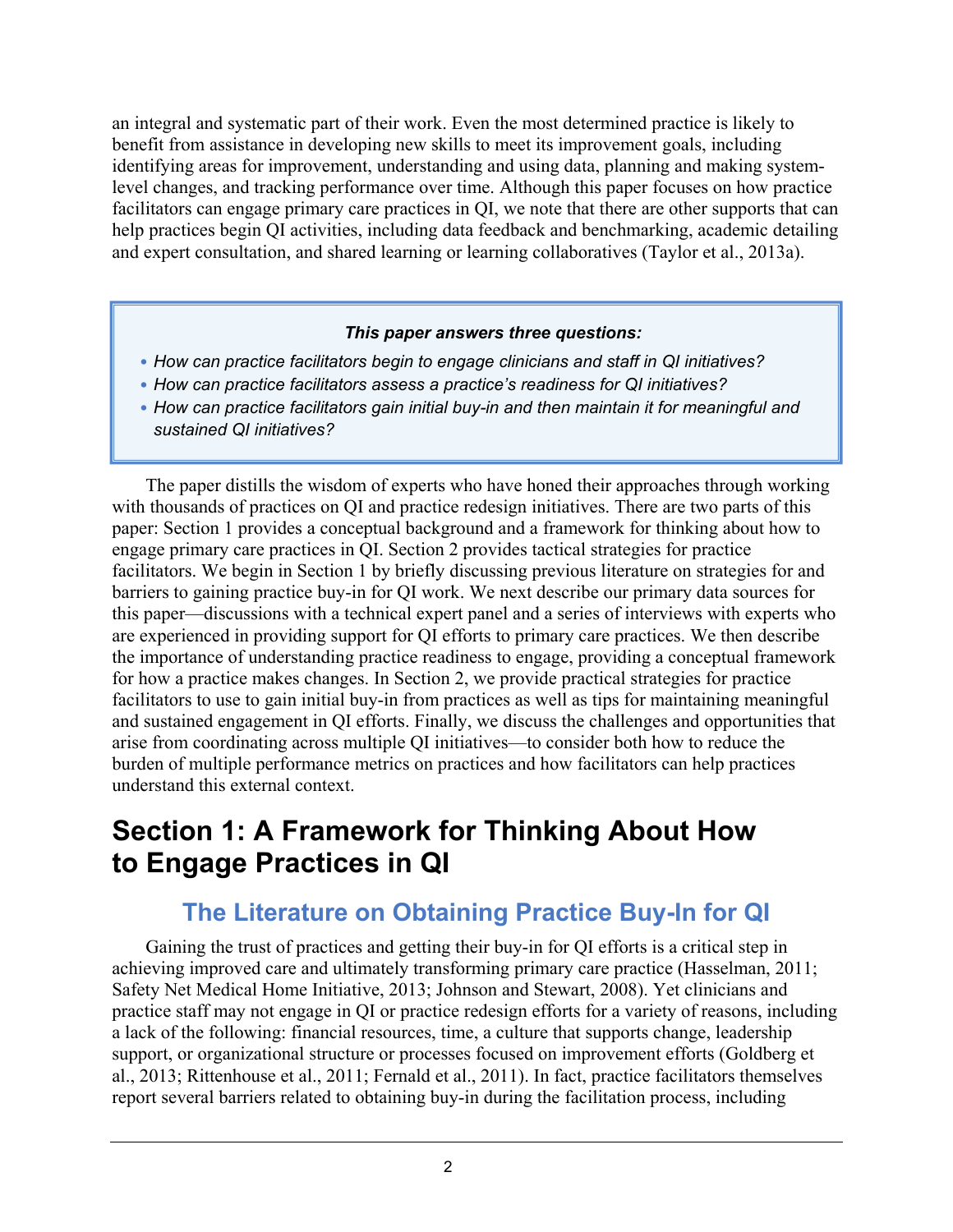challenges with practice engagement (e.g., lack of interest or trust), resistance to change, and competing priorities (Liddy et al., 2014).

A few studies have identified strategies that help to facilitate practice buy-in for QI work in primary care. One recent study investigated the implementation of a statewide PCMH initiative in Pennsylvania and identified three lessons learned for obtaining practice buy-in and engagement: (1) effectively communicating and internally campaigning for the PCMH model; (2) using a variety of resources, such as staff, funding, and learning collaboratives, to implement the PCMH; and (3) creating a team environment and engaging the entire staff in the work (Bleser et al., 2014). Another study—which examined the Physician Group Incentive Program (PGIP) of Blue Cross Blue Shield Michigan (BCBSM) (Share and Mason, 2012)—identified five activities that contributed to engaging practices successfully (Lemak et al., 2013): (1) developing a vision for improving primary care; (2) deliberately fostering partnerships between participating practices; (3) using existing infrastructure provided by physician organizations; (4) leveraging the payer's influence and resources to support practices; and (5) proactively managing program trade-offs, such as balancing the need for accountability with reporting requirements and administrative burden.

Importantly, practices may experience their QI efforts with practice facilitators in different ways, and their perceptions are likely to vary based on practice factors (such as staff's willingness to change) as well as differences in the ways that facilitators or coaches engage with them. One study explored the experiences of practices that engaged with facilitators in a PCMH pilot, finding that even practices that worked with the same organization reported widely different experiences (Bitton et al., 2012). Some practices felt that practice facilitators were crucial to their change efforts, whereas others reported that the facilitators could have been more helpful in supporting practice change.

Although these few studies provide some basic information on what may be effective in engaging practices in QI efforts, the literature remains scant, and more information is needed about specific tactics used successfully by practice facilitators to engage primary care practices in QI work.

## **Approach and Methods for This Paper**

<span id="page-8-0"></span>To distill strategies for engaging practices in QI, we used three sources of information for this paper. We first conducted a targeted environmental scan of the published and unpublished literature on engaging practices in QI initiatives, focusing on strategies that various external organizations use to achieve practice buy-in as well as internal factors that may make practices more or less receptive to working actively with external support organizations. Next, in March 2014, we convened a technical expert panel of six experts who are nationally recognized in providing technical assistance and support to primary care practices as they undertake QI activities and practice redesign, to provide us with substantive and technical feedback on our approach and learn from their experiences.<sup>[3](#page-8-1)</sup> Finally, in May and June 2014, we conducted

<span id="page-8-1"></span><sup>&</sup>lt;sup>3</sup> Bruce Bagley, M.D., President and CEO, TransforMED; Sharon Donnelly, M.S., Senior Vice President, Corporate Strategy, HealthInsight; Robert Gabbay, M.D, Ph.D., Chief Medical Officer and Senior Vice President, Joslin Diabetes Center, Harvard Medical School; James W. Mold, M.D., M.P.H., George Lynn Cross Research Professor, Director of Research,  $\overline{a}$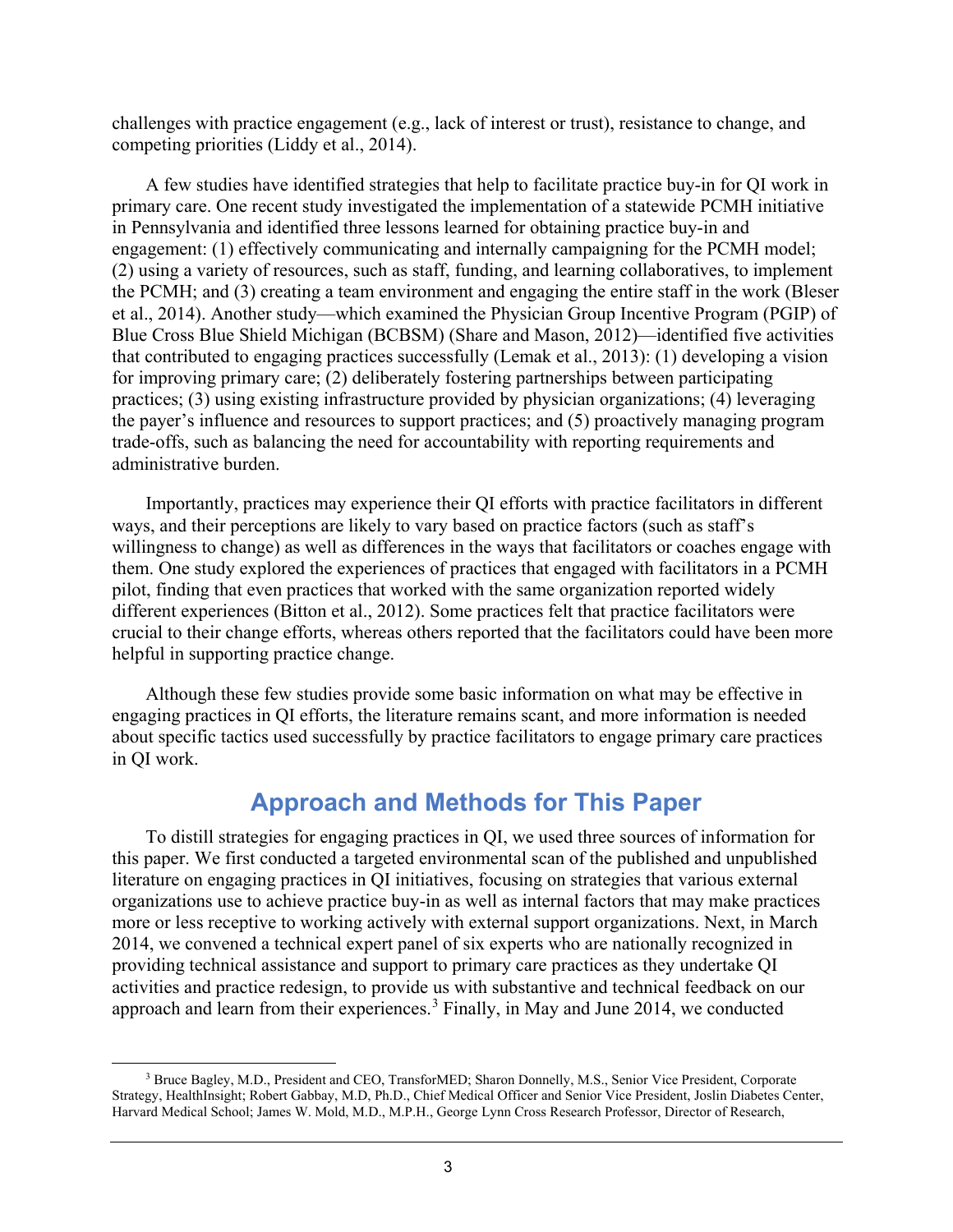in-depth interviews by telephone with four additional experts recommended by the panel to discuss their organizations' experiences with and expertise in initiating QI activities.<sup>[4](#page-9-1)</sup> These additional experts represent a payer, a QI organization, a State Department of Health, and an academic institution; each of these experts has years of experience in refining their approaches to providing QI support to practices. The panel and interview respondents also provided feedback on a draft of this paper. These 10 experts represent decades of collective organizational

#### *Methods*

- *Literature scan*
- *Best practices from:*
	- *Expert panel with expertise in QI and practice redesign*
	- *Four experts from organizations providing QI support to practices*

and personal experience in transforming more than 6,000 practices in 44 states. [5](#page-9-2) Based on insights from these experts, we distilled lessons learned about engaging primary care practices in QI efforts. Although these lessons and best practices do not necessarily reflect evidence-based practices, they nonetheless provide important insights and key considerations for practice facilitators working with practices to improve the quality of care.

## **Understanding Practice Readiness to Engage**

A critical first step in facilitating QI efforts with primary care practices is understanding whether the practice is ready to engage. This helps the facilitator and the practice to determine

whether it is an appropriate time to work together and, if so, allows facilitators to tailor the approach in a way that best suits the practice's needs (including the frequency and intensity of this work). We conceptualize a practice's readiness to engage with a facilitator based on two primary components:

<span id="page-9-0"></span>*"In any large system, you have the bell-shaped curve of practices. Some are ready to go. Some are not going anywhere soon. If you get them in a big room and you try to give them the same message, it is often less than effective."* 

*Bruce Bagley, M.D. President and CEO, TransforMED*

• *Willingness to change* is the motivation and receptivity that individuals in a practice demonstrate toward engaging in the QI process and working with a practice facilitator. This can also be thought of as a practice's *commitment to change*. [6](#page-9-3)

 $\overline{a}$ 

*<sup>(</sup>continued)*

Department of Family and Preventive Medicine, University of Oklahoma Health Sciences Center; Julie Schilz, B.S.N., M.B.A., Director, Care Delivery Transformation, WellPoint; and Amy Gibson, R.N., M.S., Chief Operating Officer, Patient-Centered Primary Care Collaborative.

<span id="page-9-3"></span><span id="page-9-2"></span><span id="page-9-1"></span><sup>4</sup> David Share, M.D., M.P.H., Senior Vice President, Value Partnerships at Blue Cross Blue Shield of Michigan; Jonathan Sugarman, M.D., M.P.H., President and CEO, Qualis Health; Perry Dickinson, M.D., Professor, Department of Family Medicine, University of Colorado; and Marie Maes-Voreis, R.N., M.A., Director, Health Care Homes, Minnesota Department of Health.

 $5$  The number of States is a unique count; the number of practices is not.

<sup>6</sup> "Commitment for change" is the term TransforMED uses to describe this concept.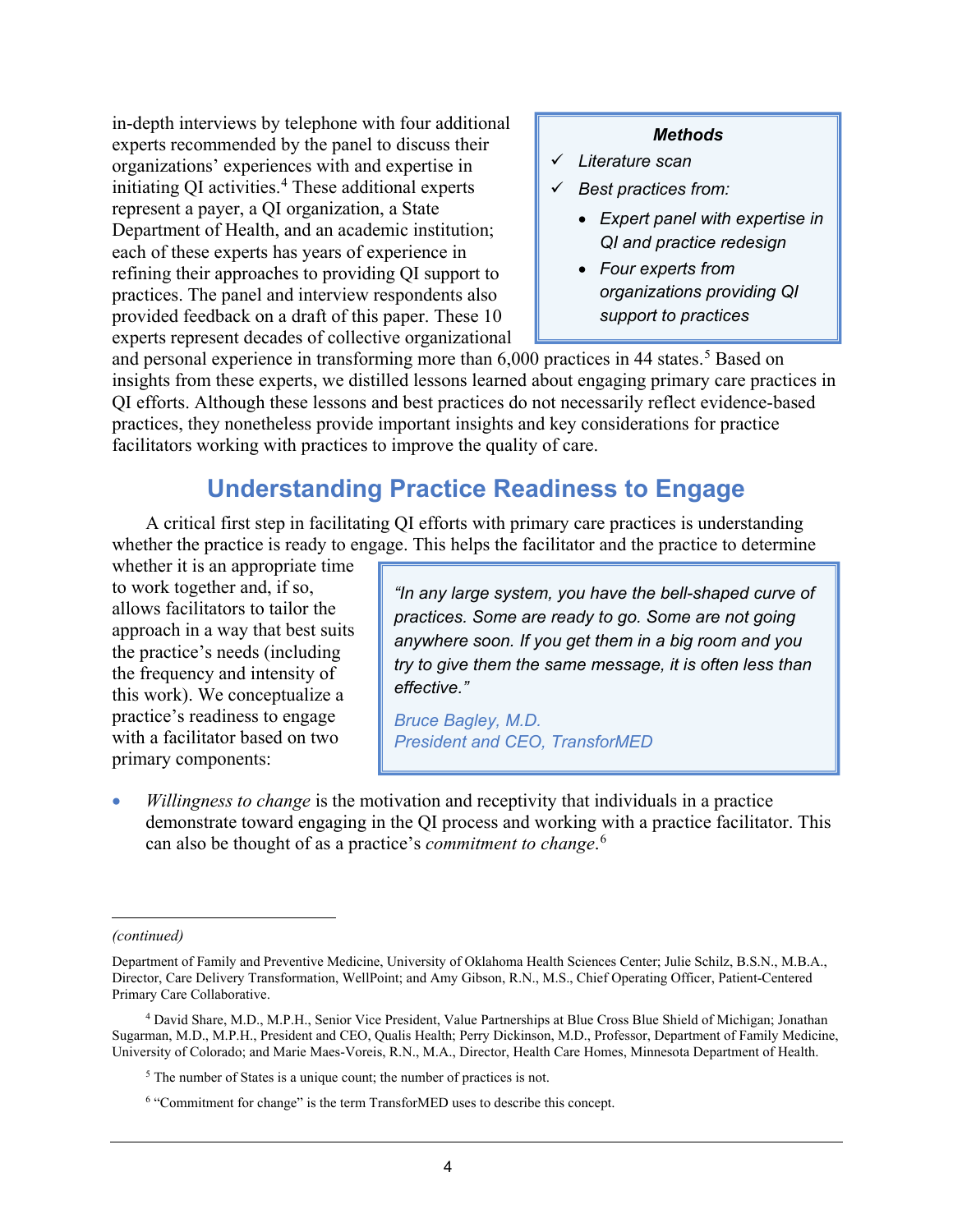• *Organizational stability and resources* involves the presence of practice leadership, adequate financial and other resources (including time) devoted to making changes, a practice culture with a positive attitude toward change, and the absence of a disruptive level of organizational stress (Solberg, 2007; Cohen et al., 2004; Bodenheimer et al., 2004). This creates capacity in the practice to engage in QI; taken together, these concepts can also be called a practice's *capacity for change*. [7](#page-10-0)

Both of these components can fall along a continuum, and a practice's placement on this continuum can change over time.

In reflecting on the most critical elements of practice readiness to engage, spanning both willingness to change and organizational stability and resources, the experts consulted for this paper emphasized three components of particular importance for facilitators to consider:<sup>[8](#page-10-1)</sup>

• **Practice leadership:** The commitment of both practice leadership and staff to QI activities is critical to effectively engage a practice in QI efforts. It is important that practice leader(s) have a clear vision of what needs to be accomplished so they can provide a clear roadmap for others in the practice to follow. One expert suggested that leaders who use a facilitative approach—that is, providing direction in a nondogmatic style with concern for both *what* the group is achieving and *how* they are achieving it—may be most effective

*"Leadership is critical. If practice leaders are engaged and have a vision to share for what needs to take place, that sets the practice up to move forward."*

*Perry Dickinson, M.D. Professor, Department of Family Medicine, University of Colorado*

at driving change efforts and building buy-in at many levels of the practice. First, practice leaders with the influence and authority to redirect resources, staff, and time to new QI efforts must demonstrate their commitment to QI. After this step, effective leadership of day-to-day QI activities might come from anyone on the team, including a physician, nurse practitioner, physician assistant, nurse, medical assistant, or office manager.

• **Resources:** Although practices may share in cost savings that result from QI efforts (depending on financial arrangements with payers), initial efforts to implement QI often introduce new costs. These may include time demands on staff that take them away from billable activities, or the cost of purchasing technology tools. Many primary care practices operate on thin margins and may not be able to absorb the initial costs associated with engaging in new QI activities without financial incentives. Practices in stronger financial

 $\overline{a}$ 

*"Will and desire alone are not enough. Practices need leadership and the financial stability to devote energy to move beyond simply providing face-toface fee-for-service patient care…if they don't have this, they are unlikely to succeed in transforming."*

*Jonathan Sugarman, M.D., M.P.H. President and CEO, Qualis Health*

<sup>7</sup> "Capacity for change" is the term TransforMED uses to describe this concept.

<span id="page-10-1"></span><span id="page-10-0"></span><sup>&</sup>lt;sup>8</sup> We adapted some of the concepts in this section from the Consolidated Framework for Implementation Research (Damschroder et al., 2009).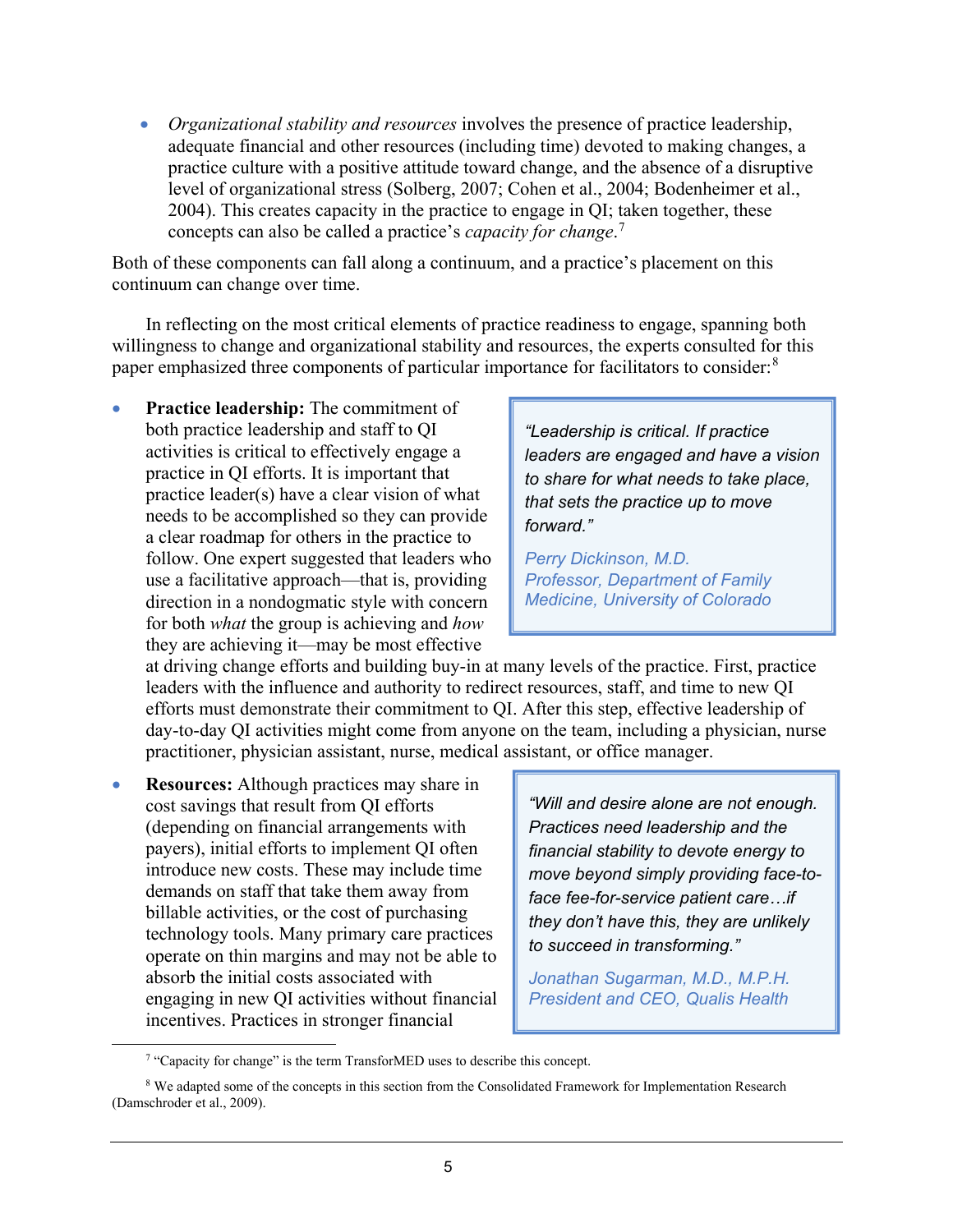health or with external financial supports are more likely to be able to engage in QI. Practices may also require other nonfinancial resources to engage in QI activities, such as training, education, or physical space.

• **Practice culture:** Regardless of whether there are financial incentives in place, sustained QI and practice redesign activities ultimately require the intrinsic motivation of clinicians and practice staff. Engagement in these initiatives is more likely to be productive when clinicians and practice staff decide to participate because the QI efforts align with their fundamental norms and values—that is, when the practice team views QI efforts as a way to provide better care to their patients, not just another revenue stream for the practice or a bothersome bureaucratic burden. A practice with a positive attitude toward change as a

whole may be more ready to engage; thus, it is important for practice facilitators to have a strong understanding of a practice's culture before embarking on efforts to build buyin. When a practice is intrinsically motivated toward improvement, staff are likely to be more motivated to prioritize participation in QI efforts. In addition to a culture that embraces change, a practice must not have a disruptive level of organizational stress. Practice staff should demonstrate a high degree of trust, teamwork, and good communication skills to be ready for engaging in QI activities effectively.

*"If physicians and their practice staff are forced to change, responding to extrinsic motivation, they usually do the least necessary. When they and their organizational leaders embrace a shared vision and own practice transformation, operating from intrinsic motivation, they usually do the most possible."*

*David Share, M.D., M.P.H. Senior Vice President, ValuePartnerships, Blue Cross Blue Shield of Michigan*

As described above, both willingness to change and organizational stability and resources must be present to some degree for a practice to be ready for engaging with a practice facilitator. Although some practices may be willing to change, they may not have sufficient organizational stability and resources to allow them to be ready for engaging in QI activities and achieving meaningful practice change. Conversely, other practices may have a reasonable level of organizational stability and resources but not be willing to engage in QI.

Figure 1 depicts a simple two-by-two matrix of practice willingness to change and organizational stability and resources; in reality, however, each dimension is a continuum and practices can lie anywhere in the figure's space, rather than in one of the four discrete boxes. It is important for a practice facilitator to understand where a practice falls to determine whether it will be receptive to receiving support; this information also could be useful in guiding the way a facilitator might approach the practice. A facilitator can use practice assessments (described in more detail below, with assessment tools provided in the [Resources](#page-29-0) section) to assess a practice's readiness to engage.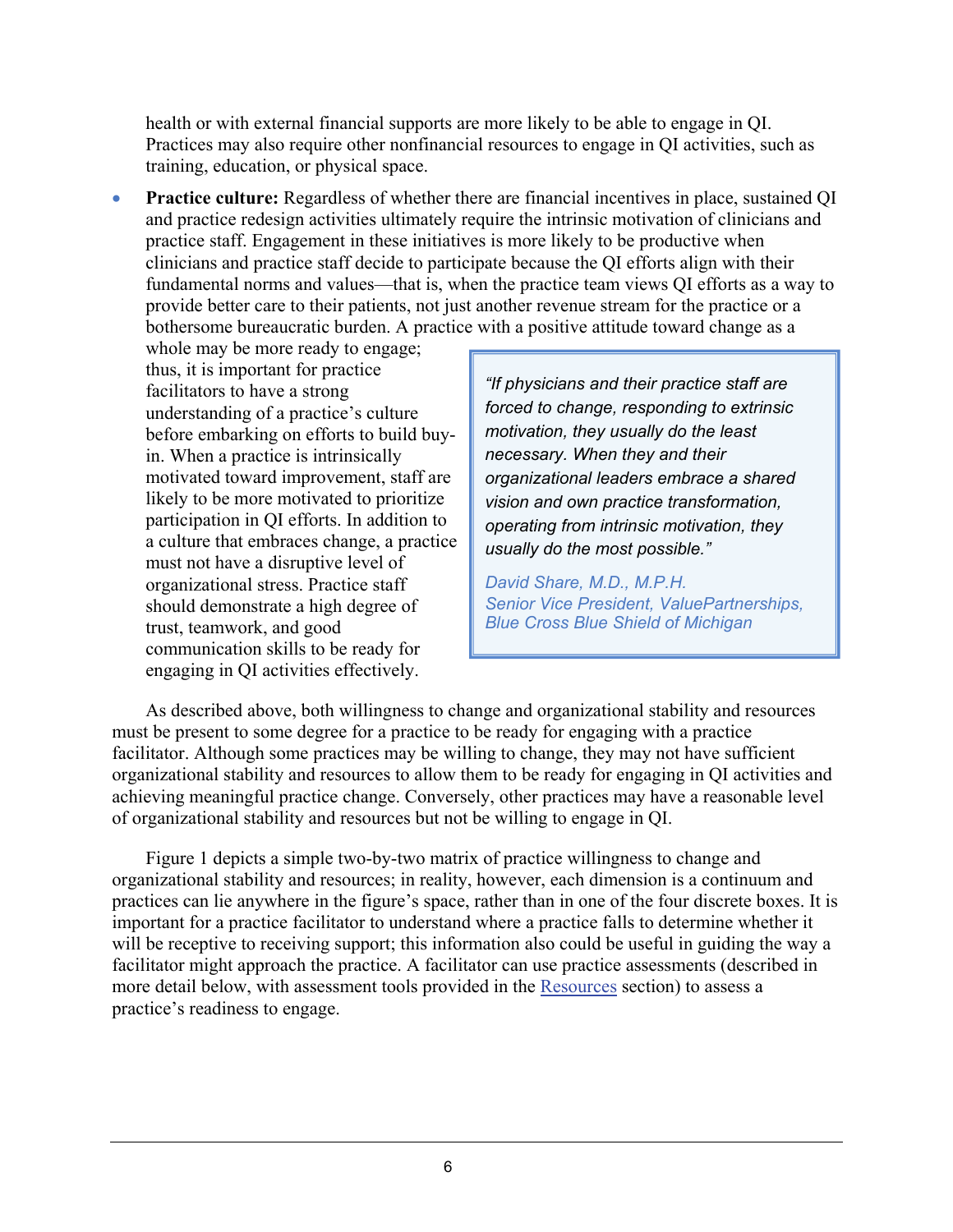### Figure 1. Practice Readiness to Engage: Matrix Showing Practice Willingness to Change and Organizational Stability and Resources



• **Other contextual factors:** A number of other contextual factors may affect practice readiness to engage. For example, structural characteristics—such as the size, age, and maturity of the practice, and whether it is situated within a broader health system or is an independent entity—are likely to influence readiness. In addition, the way in which individuals in the organization communicate with each other is likely to influence readiness to engage with a practice facilitator. Finally, competing demands also warrant careful consideration. Facilitators should carefully consider any other initiatives in which the practice may be engaged to determine whether staff have the "bandwidth" to devote their attention to a new initiative. Facilitators can benefit from an honest conversation with practice leaders about competing demands, priorities, and ideal timing before beginning QI

efforts; this conversation can inform their decisions about how and when to best support the practice's QI goals. For instance, installing a new electronic health record (EHR) is often a time-consuming activity that may prevent a practice from being able to adequately invest in beginning a new QI effort. In this case, it may be best for the practice and the facilitator to jointly determine priorities for change and undertake additional QI initiatives after EHR adoption is complete.

*"There will be practices that aren't ready. All you can do is seed them and come back to them."*

*Sharon Donnelly, M.S. Senior Vice President, Corporate Strategy, HealthInsight*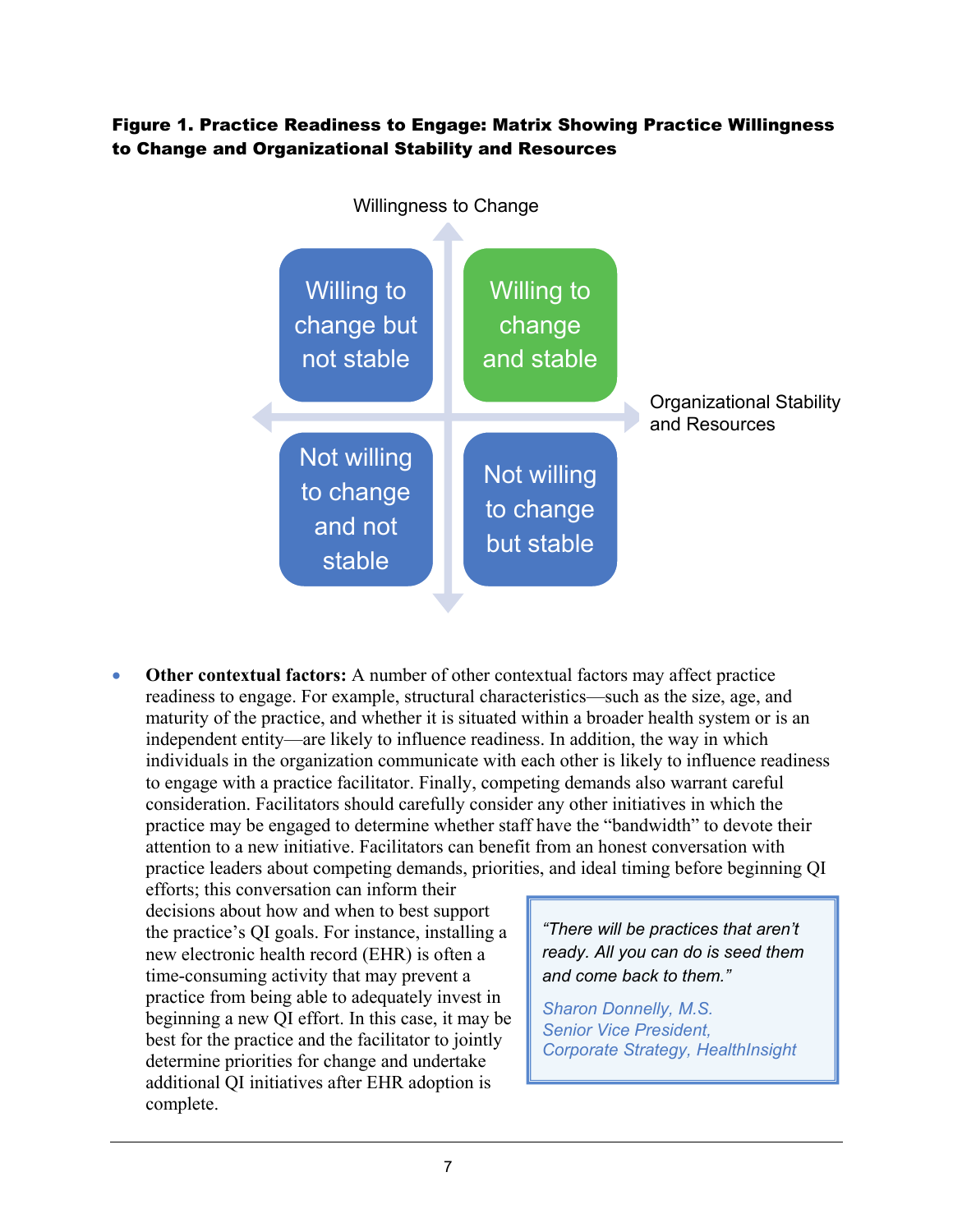### <span id="page-13-0"></span>**Using Practice Assessments**

Practice facilitators can use assessment tools to determine whether a practice is ready to engage in QI and how best to work with the practice staff. Experts suggest several specific ways in which practice-based assessments can be used:

"[We are] more likely to be working with practices that are already engaged. We specialize in feeding the hungry fish, and it's much more fun that way."

*Bruce Bagley, M.D. President and CEO, TransforMED*

• *Assess a practice's broad readiness to engage in QI work.* Practice facilitators can use assessments to help gain a better understanding of the components of readiness to engage, including a practice's willingness to change and its organizational stability and resources for engaging in QI. More specifically, a facilitator might assess whether practice leaders are engaged, the presence of resources such as an EHR, and how the practice currently approaches care delivery.

- *Consider alternatives if the practice isn't ready.* Experts had varying opinions about the degree to which they could change a practice's "placement" on a continuum of readiness to engage, but most agreed that it is very challenging and time consuming to push a practice too hard when it may not be ready. It may be more practical and efficient to "meet them where they are" and employ some "low-touch" strategies described below, such as periodically sending the practice information or checking in, to establish a connection on which to build when the practice is ready for change.
- *Provide a framework for engaging in change.* Some practice assessments may also include a gap analysis, which a practice facilitator can use to assess a practice's current needs, "pain

points," and resources. This can help the facilitator figure out where to focus initial change efforts. For example, a gap analysis might include questions about the type of EHR a practice is using, whether the practice is already working on obtaining meaningful use designation, and how the staff are using the EHR.<sup>[9](#page-13-1)</sup> Used in this way, an assessment can help to offer targeted solutions and create a broader roadmap for change, so practice facilitators can tailor their support to the needs of each practice.

<span id="page-13-1"></span> $\overline{a}$ 

*"These [assessments] provide a framework for how to tackle change… If you use them well, they can build rapport…The assessment and feedback process is critical, and motivating, and a key way to get [practices] on board."*

*Perry Dickinson, M.D., Professor Department of Family Medicine, University of Colorado*

• *Track progress over time*. A practice facilitator can use an initial assessment to track change and provide feedback to the practice on its performance over time. However, it is important to recognize that significant practice change takes time, and some characteristics measured by quality assessments may be hard to change in the short term. Facilitators should frame feedback in a way that avoids making a practice feel demoralized, instead using the feedback as a motivator. Facilitators can also repeat assessments periodically to quantify and track a practice's progress.

<sup>&</sup>lt;sup>9</sup> See Higgins et al., 2015 for more information about using health IT to support QI work.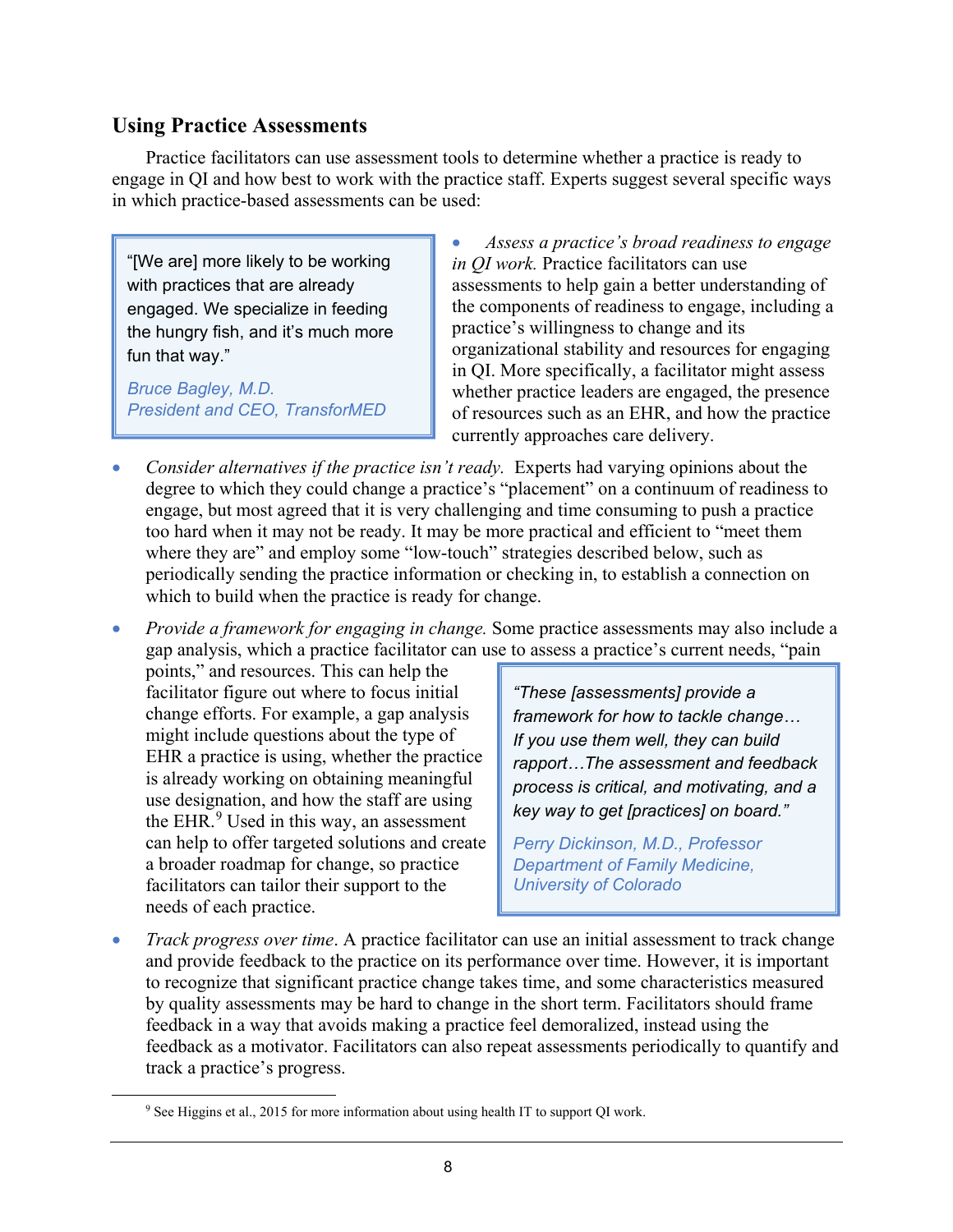*Practice assessments often include several elements, such as the following:*

- *Willingness to change and organizational functionality to engage in QI*
- *Presence of practice resources*
- *Leadership engagement*
- *Progress toward QI or transformation goals*

Although readiness assessments can be helpful, experts suggest that they may be most valuable when used judiciously, so that practices do not feel overburdened with the amount of paperwork they need to complete. When using readiness assessments, consider doing so only when the practice facilitator is prepared to use the information gained from the assessment. Also consider how the facilitator will show the practice that the information gathered from the assessment(s) is being used to facilitate change in a meaningful way.

# <span id="page-14-0"></span>**A Model for Organizational Change as Practices Engage in QI**

Change is difficult, and both individuals and organizations go through various stages when doing so. A practice's undertaking of QI activities—which by definition involve change—can be viewed through the lens of Prochaska's transtheoretical model of behavior change (1992).<sup>[10](#page-14-1)</sup> Although this model traditionally has been used to assess an individual's willingness to change, it can also be applied to understand the processes a practice goes through as it contemplates undertaking QI activities. The transtheoretical model includes five stages of change:

- 1. **Precontemplation:** no intention to change a behavior in the near future
- 2. **Contemplation:** awareness of a desire to change a behavior, but ambivalence between the pros and cons of change may prevent movement to the next stage
- 3. **Preparation:** pros begin to outweigh the cons, and action is intended in the near future
- 4. **Action:** actual change in the behavior begins, but a relapse into old behaviors is still likely
- 5. **Maintenance:** successful attainment and maintenance of new behavior

Just as individuals progress through these stages when making a behavior change, practices may move through similar stages as they contemplate and embark on organizational change with the support of a practice facilitator. Practices might move through these stages in a linear fashion but can also move backward to a previous stage, move forward again, or remain in the same stage for long periods of time.

Typical stages of a practice facilitator's work with a practice closely mirror the stages of the transtheoretical model, as shown in Figure 2. The first stage of a practice facilitation intervention—when the facilitator has an opportunity to first contact the practice and assess its readiness to engage—may occur when the practice is in either the precontemplation or

<span id="page-14-1"></span> $10$  Although the TTM traditionally has been applied to individual behavior change, early literature suggests its application to organizational change. See, for instance: Prochaska et al., 2001; Garvin et al., 2013.  $\overline{a}$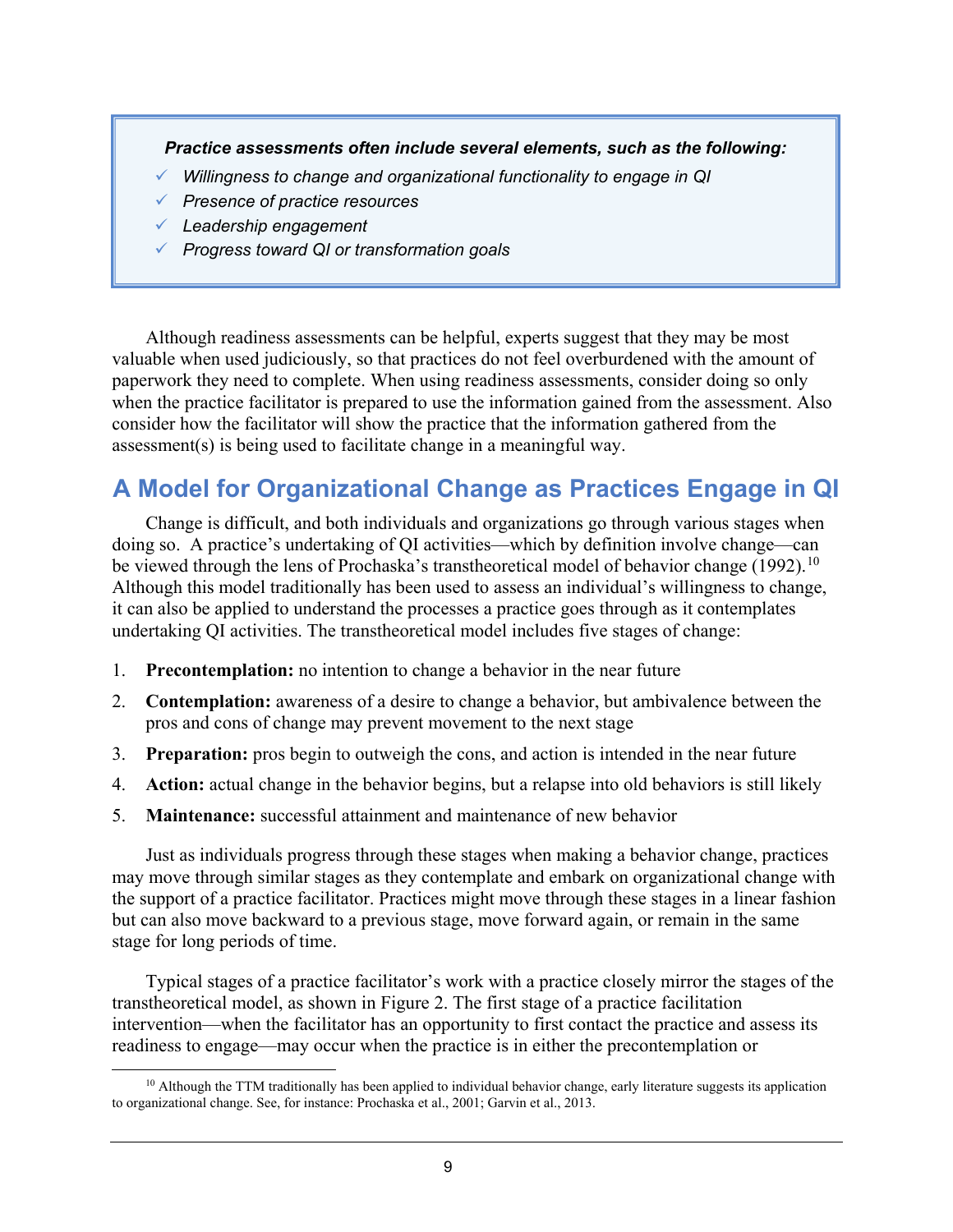contemplation stage. As the practice progresses to preparation (and assuming that practice staff have agreed to work with a facilitator), the facilitator is now ready to orient them to the project, engage the team, work with it to plan a kickoff meeting, and conduct a more thorough assessment with formal goal setting for QI activities. Stage 4 involves active QI, in which the practice facilitator assists the practice in developing its capacity for improvement and implementing specific improvements based on the goals set during stage 3. Last, as the practice moves into the maintenance phase, the facilitator will support the practice by helping it hold the gains, working to develop systems to monitor improvements and maintain them in the long term.

### Figure 2. Transtheoretical Model Stages of Change, and Corresponding Stages of a Facilitation Intervention

| <b>Transtheoretical</b><br><b>Stage of Change</b> | <b>Stage of a Facilitation Intervention</b>                                                         |
|---------------------------------------------------|-----------------------------------------------------------------------------------------------------|
| Precontemplation<br>Contemplation                 | •Stage 1: Practice recruitment and readiness<br>assessment                                          |
| Preparation                                       | •Stage 2: Kickoff meeting and start-up activities<br>•Stage 3: Practice assessment and goal setting |
| <b>Action</b>                                     | •Stage 4: Active improvement efforts                                                                |
| <b>Maintenance</b>                                | •Stage 5: Holding the gains<br>•Stage 6: Completion and maintenance                                 |

Source: Typical stages of a practice facilitation intervention shown in the second column are adapted from: [Knox L,](http://pcmh.ahrq.gov/sites/default/files/attachments/Developing_and_Running_a_Primary_Care_Practice_Facilitation_Program.pdf)  [Taylor EF, Geonnotti K, et al. Developing and Running a Primary Care Practice Facilitation Program: A](http://pcmh.ahrq.gov/sites/default/files/attachments/Developing_and_Running_a_Primary_Care_Practice_Facilitation_Program.pdf)  [How-To Guide.](http://pcmh.ahrq.gov/sites/default/files/attachments/Developing_and_Running_a_Primary_Care_Practice_Facilitation_Program.pdf) (Prepared by Mathematica Policy Research under Contract No. HHSA290200900019I TO 5.) AHRQ Publication No. 12-0011. Rockville, MD: Agency for Healthcare Research and Quality; December 2011.

# <span id="page-15-0"></span>**Section 2: Strategies for Engaging Practices in QI Efforts**

Having described how a practice facilitator determines a practice's readiness to engage, Section 2 turns to several strategies, described below, which may be helpful in building relationships, gaining initial buy-in, and maintaining that buy-in for meaningful and sustained QI work.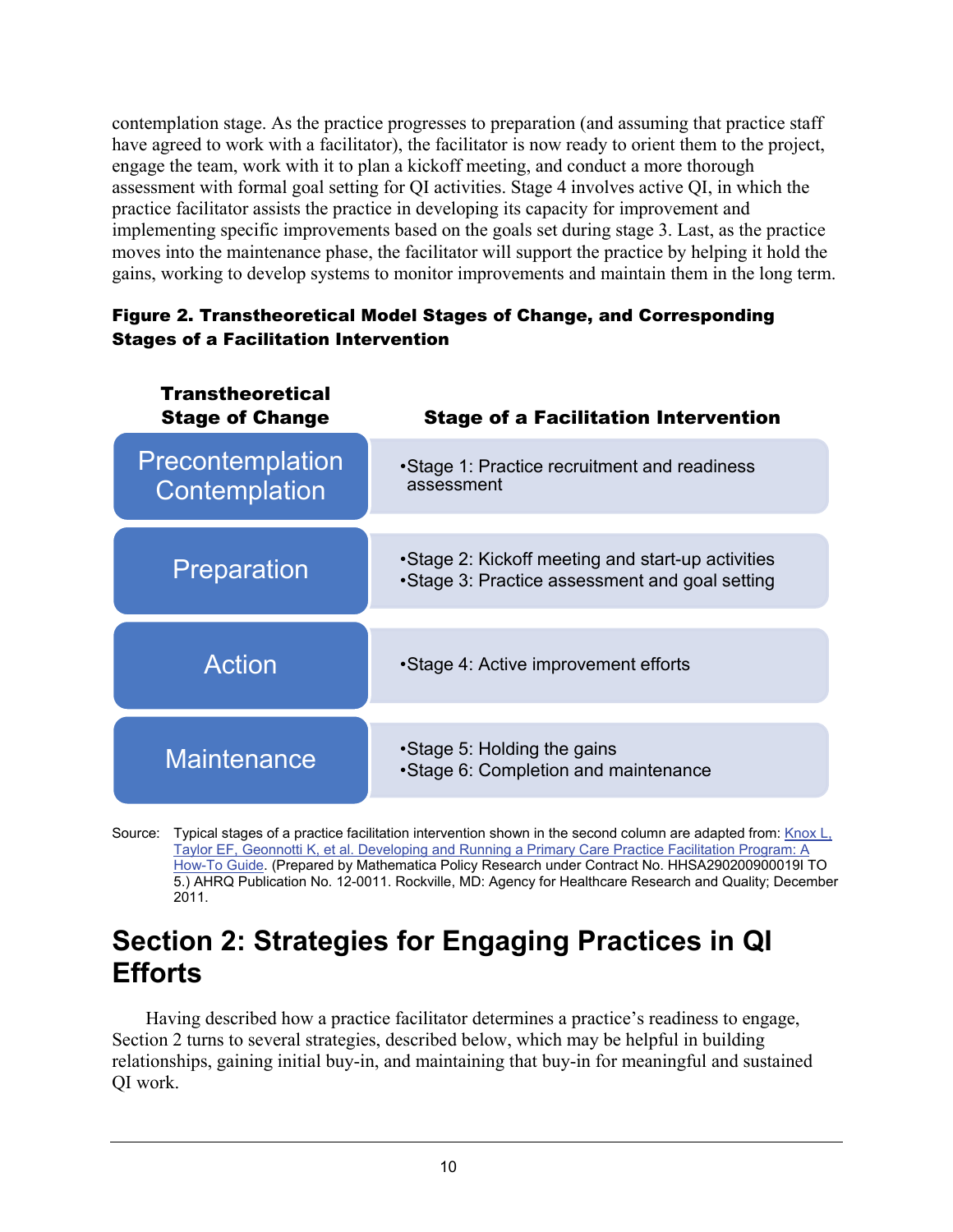# **Gain Initial Practice Buy-In**

## <span id="page-16-1"></span><span id="page-16-0"></span>**1. Set the Stage for a Future Relationship With Practices Not Yet Ready to Engage**

Although it can be difficult to "get a foot in the door" of practices, practice facilitators can use several methods to encourage them to move through the stages of change as they work toward QI or practice redesign goals. For practices not yet ready to engage, initial strategies can focus on making it easy for them to turn to an external organization for support when they become ready to engage in QI efforts. In particular, acting as a consistent source of helpful information will keep a practice facilitation organization on a practice's radar. This can include sending the practice relevant articles and providing opportunities to engage in learning collaboratives or other similar activities or events. For a practice in the precontemplation phase—that is, one that may not yet be ready to engage in QI—there may be value in instilling an awareness of a changing health care environment that is beginning to place a higher priority on QI work. Facilitators could send information to the practice about how other practices in the community (or beyond) are engaging in QI, as payers increasingly push for value in health care. Practice facilitators also might make sure that practices are aware of the supports available to them.

## <span id="page-16-2"></span>**2. Build Trusted Relationships With Practices**

Although gaining trust can be challenging, it is an essential first step to engaging a practice in QI work. Experts suggest several strategies that practice facilitators can use to help build trust with practices:

- *Establish a "relationship by proxy" by partnering with organizations already trusted by the practice*. Working with organizations that the practice already knows and trusts, such as an Area Health Education Center (AHEC), State primary care association, or Practice-Based Research Network (PBRN), can help convince practices to extend that trust to a practice facilitation organization.
- *Partner with local entities.* Working with community groups—particularly those with which the practice is familiar and that understand the practice's concerns as a member of the same community—can help to build trusted relationships between practice facilitators and the practice. For instance, experts suggest that familiar physician organizations can motivate collective responsibility for undertaking QI or broader practice redesign efforts. Similarly, working closely with a community agency on a particular initiative (e.g., a county health

improvement plan) can motivate practices to work with a facilitator or practice facilitation organization as part of a broader mission.

• *Work with early adopters/opinion leaders.* Working with practices that are willing to be early adopters and whose staff include opinion leaders in the community is an effective way to establish credibility and can be a

*"If you work with the early adopter practices the opinion leader practices—ask them to invite other practices. That seems to work."* 

*James W. Mold, M.D., M.P.H. George Lynn Cross Research Professor, Director of Research, Department of Family and Preventive Medicine, University of Oklahoma Health Sciences Center*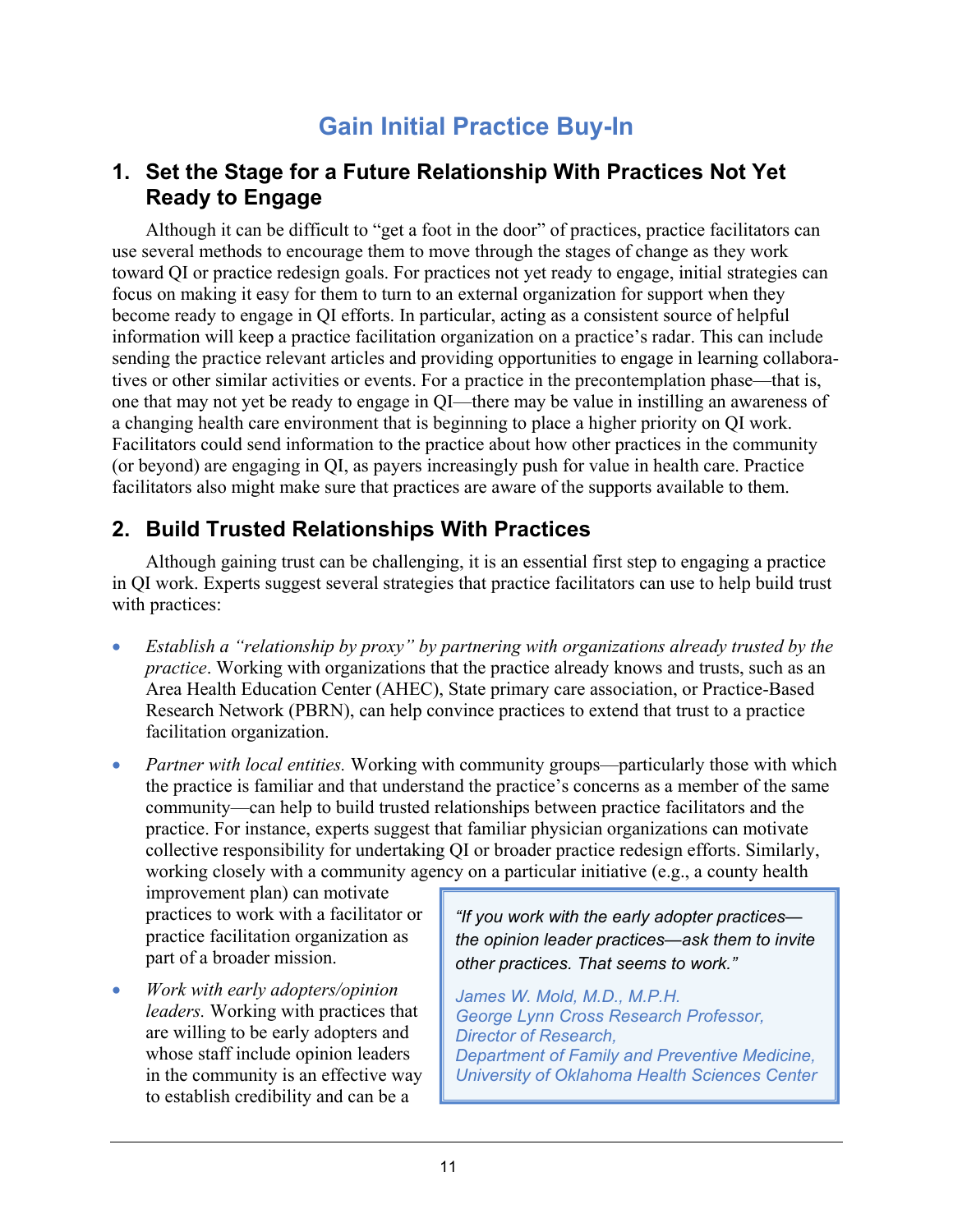powerful motivator; facilitators can tell their success stories in working with these practices.

• *Use practice facilitators who will be seen as credible to practices.* Facilitators who share a background with practice staff are likely to be seen as more credible than, for example, an academic who has never worked in a primary care practice. Practice facilitators with clinical backgrounds in primary care—who "speak the language" of practices—are often better equipped to understand their challenges and build trust. Some practice facilitation organizations hire experienced clinical professionals, such as nurses, to ensure that they can connect with front-line staff and clinicians in a practice; others hire clinicians who still work

*"We hired nurses and people who work in clinics to establish trust. I worked in a clinic for over 30 years, and we hire others with that clinical experience. We hire people that understand the language of practices and QI, who can say 'I sat in your chair'—so that there is trust."*

*Marie Maes-Voreis, R.N., M.A. Director, Health Care Homes, Minnesota Department of Health*

part time in a primary care setting. It is also important for the individuals providing facilitation support to practices to maintain transparency about the planned QI initiative, particularly if the facilitators work for a State agency or payer and are helping the practice work toward State- or payer-mandated PCMH recognition, for example. In this type of situation, it is important that practice staff do not feel that their work with a practice facilitator is merely to obtain a "regulatory stamp of approval," but rather that they are truly being supported in achieving the goals they have set for QI or practice transformation.

- *Approach conversations as "respectful negotiations."* Approaches that simply tell practices what to do when setting priorities for QI initiatives are unlikely to be effective in the long run. A commitment to collaboration (and humility) will go a long way in supporting practice staff and working with practices to identify and achieve those goals most important to them. To work toward a sustainable model, the practice will ideally choose its goal for the first QI initiative it undertakes, see the path forward, and have a direct hand in creating a shared vision for a redesigned practice. This approach is similar to the shared decisionmaking approach that clinicians are encouraged to adopt with their patients. When approaching these conversations with the practice, facilitators should keep in mind that some previous approaches to improving care may not have been as successful as the practice originally had hoped.
- *Ensure transparent communication*. Experts recommend that practice facilitators encourage openness and transparency with practices when undertaking QI. Facilitators may even wish to establish a communication team as a subgroup of the QI team to ensure that the process is transparent to all practice staff. This team could communicate about what the initiative is and why it is occurring, the ultimate goals or outcomes, and steps needed to achieve it. Practice communication can occur in staff meetings and through blogs, newsletters, or bulletin boards located in the practice.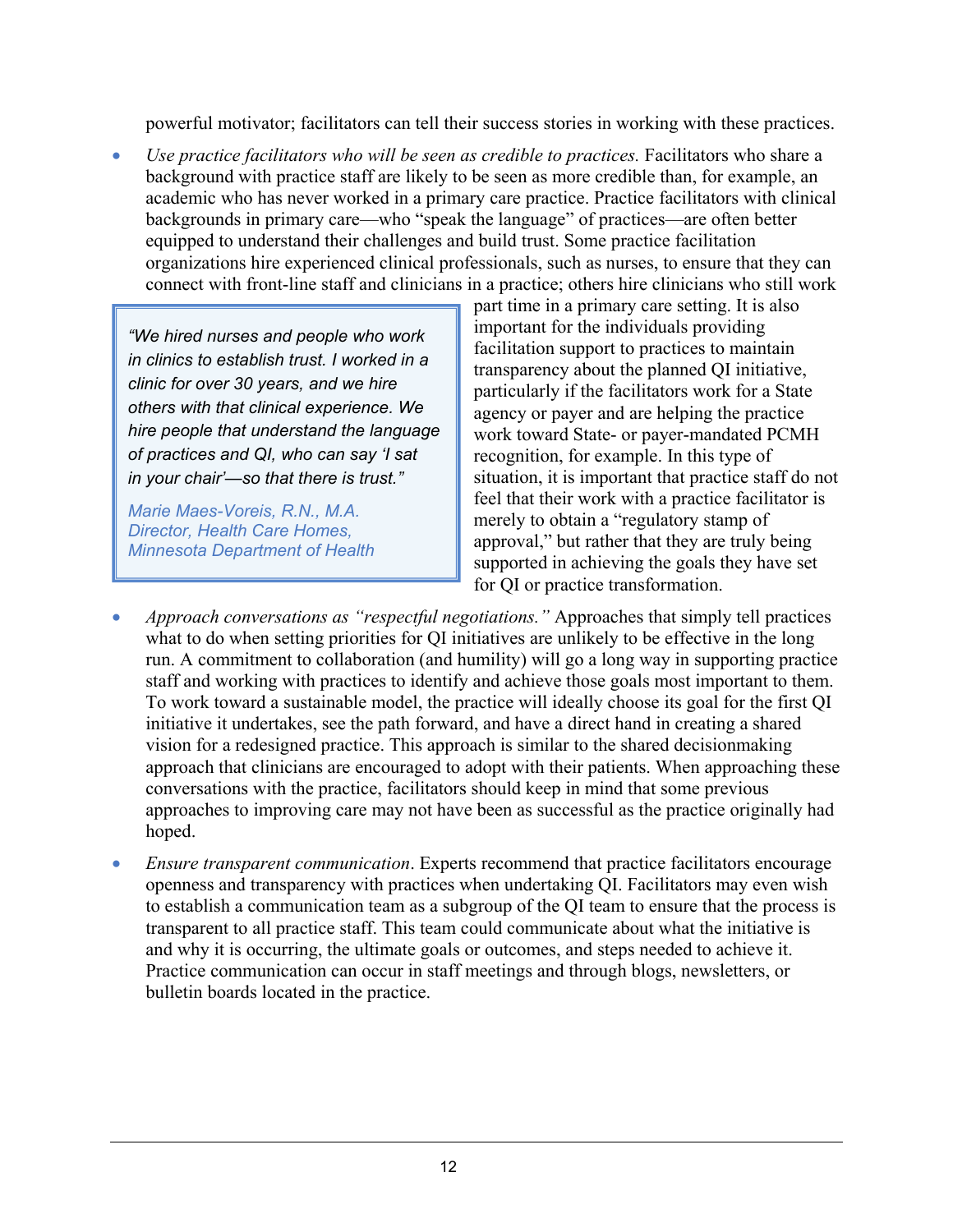## <span id="page-18-0"></span>**3. Target the Most Appropriate Person in the Practice**

When working to engage practices in QI efforts, it is important for practice facilitators to identify the most appropriate practice leaders—those individuals responsible for decisionmaking who need to be convinced that QI is an important and worthy undertaking. These people should have the most influence in a practice, regardless of their titles. For example, in one practice, a clinician may be the one responsible for making important decisions, whereas in another practice, the office manager may play this role. Those with the most influence may be an individual, two people, or a small group of clinicians

*"I interviewed practices that had already adopted EHRs and with only one exception, it was an exceptional office manager that made it happen. Ideally, you are going in and working with a physician champion and then an office manager to make it happen. It depends on the dynamics of what you have when you show up. I've gone in and done successful projects with a medical assistant who was really a leader."*

*Sharon Donnelly, M.S. Senior Vice President, Corporate Strategy, HealthInsight*

and/or staff; practice facilitators can identify these people (either formally, using assessment instruments, or informally, through discussions) when first beginning to work with a practice. Any efforts to gain buy-in should be tailored to this specific audience. Also, facilitators generally may not need to bring all staff in the practice on board immediately but may find that it is more effective to work with the key opinion leaders first, who can then help to bring others in the practice along. Experts suggest that it may be beneficial to first work with those natural leaders willing to serve as champions and provide strong leadership, a clear vision, and the guidance necessary for practice engagement.

Practice structure and ownership may also influence ability to obtain buy-in. Whereas a small independent practice can decide to engage in QI when it is willing to do so, a practice that is part of a larger organization or integrated delivery system may not always be able to begin a QI process even if practice leadership want to do so. In these cases, practice facilitators should try to understand the larger organizational structure and work with appropriate decisionmakers at such organizations to ensure buy-in at all levels.

## <span id="page-18-1"></span>**4. Tailor the Message**

When practice facilitators interact with practice leaders and staff, they should consider tailoring messages to their target audience: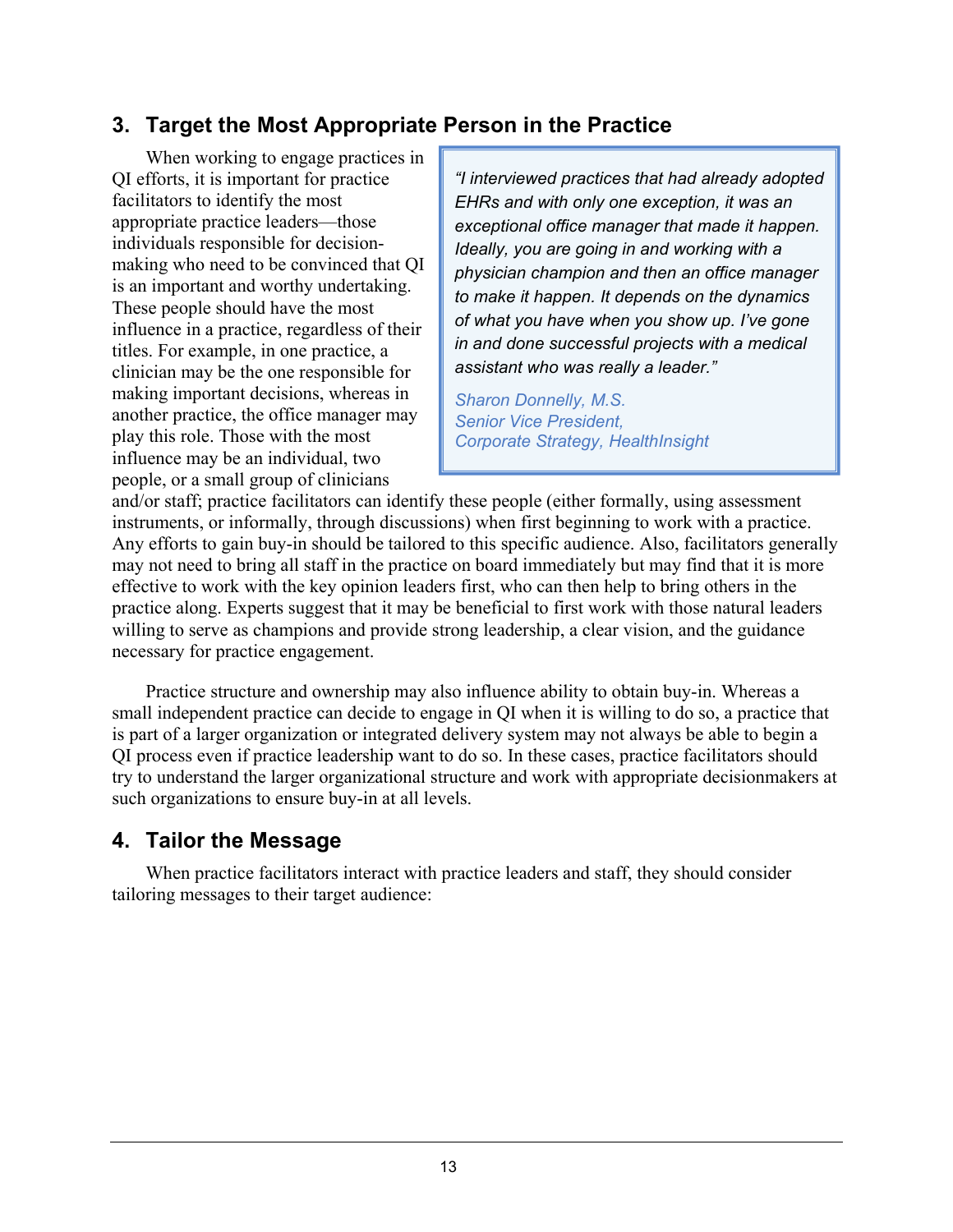• *If the audience is composed of clinicians:* Effective messaging strategies often include those that allow clinicians to see how engaging in QI may help them to rediscover a way of

practicing medicine closer to the style they envisioned when they began their careers. Practice facilitators can convey the message that QI has the potential to use the strengths of nonclinical staff to perform administrative work, allowing clinicians to use their skills and training to deliver care more efficiently. This should reduce the time burden on the clinicians or allow them to focus on more complex clinical cases, and ultimately improve care for the patients they serve.

*"…QI efforts can help physicians get back to practicing medicine like they had originally intended—to rediscover the joy in it. This messaging is effective for physicians."* 

*Robert Gabbay, M.D., Ph.D. Chief Medical Officer and Senior Vice President, Joslin Diabetes Center, Harvard Medical School*

- *If the audience is an office manager:* Many office managers are accustomed to working in an extremely busy environment, in which they perform many diverse functions and may even thrive on the practice's hectic pace. Effective messaging strategies will need to take this mentality into account when describing how a more efficient, streamlined workflow and processes can benefit the practice. Office managers often are focused on developing and maintaining efficiency and value. They may fear that QI will detract from the practice's mission or bottom line; focusing on how QI can solve problems and enhance value may resonate with them.
- *If the audience includes other staff:* Messaging should include information about how QI efforts can make their jobs more rewarding. Whereas some staff members may respond to the rewards of new challenges, others may respond to the promise of QI to reduce waste and streamline processes (most staff like going home on time). For example, a practice could increase influenza immunization rates if front-desk staff begin asking every patient if he or she has received a flu shot. In this way, all staff, including the receptionist, could contribute to improving processes and patient health outcomes, which is likely to be rewarding for everyone.

Peer-to-peer education can often be an effective tool in delivering these messages to clinicians and staff—others in a similar position may recently have had a positive experience with undertaking QI. For instance, it can be powerful for a clinician contemplating working with a practice facilitator to meet with another clinician who recently benefited from a QI initiative. Ideally, practice facilitators can bring clinicians and staff from the same local community together in a learning community or more informal network to share experiences.

Messages should also be tailored in a way that acknowledges the practice's willingness to change and its organizational stability, and responds to its particular needs and characteristics. For example, a practice further along in the stages of change will need a different message from one in the precontemplation stage. Similarly, if a practice is facing a particularly challenging or thorny operational issue, it may be useful to frame QI support as a way to help practice staff improve this issue and other similar challenges.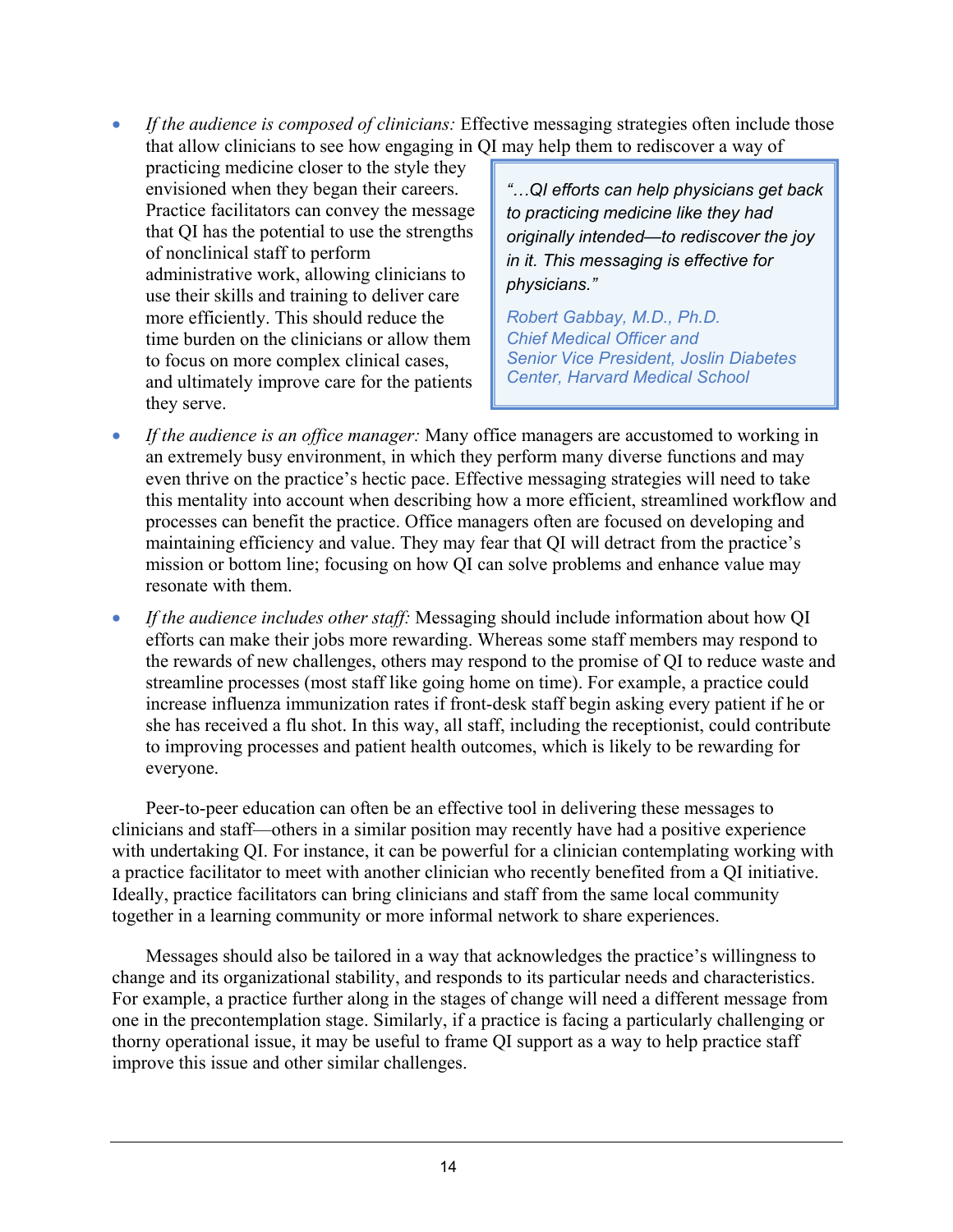## <span id="page-20-0"></span>**5. Use Appropriate Messaging Techniques**

Though all messages should be tailored to a specific audience, experts suggest five broad messaging techniques when building buy-in with practices.

- *Use data feedback and benchmarking*. Providing practices with information on their performance compared with external benchmarks (such as regional or national averages) and helping to target areas for improvement requires thoughtful and effective communication. It is important to deliver this information in a nonjudgmental way, acknowledging strengths as well as opportunities for improvement. Think of this messaging as similar to the way a clinician talks to a patient about self-management—providing feedback designed to motivate and support rather than to judge. For example, facilitators can use information to show a practice how it compares with others and then ask, "What can we do to help improve these numbers?"
- *Engage in storytelling/painting a picture***.** Illustrating the ways in which practice facilitators can help practices engage in QI and ultimately function more smoothly can be an effective messaging technique, as long as it is targeted to specific recipients. Stories from similar practices that have engaged in QI can be particularly effective. Specifically, stories told to clinicians and staff should be tailored to this audience. For example, a story about how a clinician was able to lighten her workload by transferring some of her administrative work to other staff may be a great message for a clinician, but not as appropriate for front-line staff. If applicable and available, showing video

*"The key is to step back and help them develop a vision of how the work can fit into their value system—what they do and what they want to accomplish. Many practices have to do a lot of this work and don't want to hear about the one more thing you want them to do. Figure out their values and motivations—if you can do that well, they'll join."* 

*Perry Dickinson, M.D. Professor Department of Family Medicine, University of Colorado*

recordings of staff from other practices can be an effective way to share these stories. The experts suggest that, as much as possible, practice facilitators should share stories of people similar to the target audience so the stories resonate with the audience, and practice staff can envision what these changes would look like for them.

• *Identify "pain points" and offer solutions.* After conducting an initial needs assessment, practice facilitators likely will have identified a practice's "pain points"—that is, areas in which the practice is facing challenges and knows that change is needed—and be able to offer concrete solutions that can be accomplished through QI. For example, most practices will be aware of the importance of being able to recruit new clinicians. However, many recently trained clinicians who have been taught to practice using an EHR may avoid working for a practice without electronic records. Thus, a practice that finds it challenging to recruit new clinicians may recognize this pain point and be willing to engage with a facilitator to address the issue of EHR adoption. Moreover, successful work on the first QI project could lead to additional redesign efforts in the future.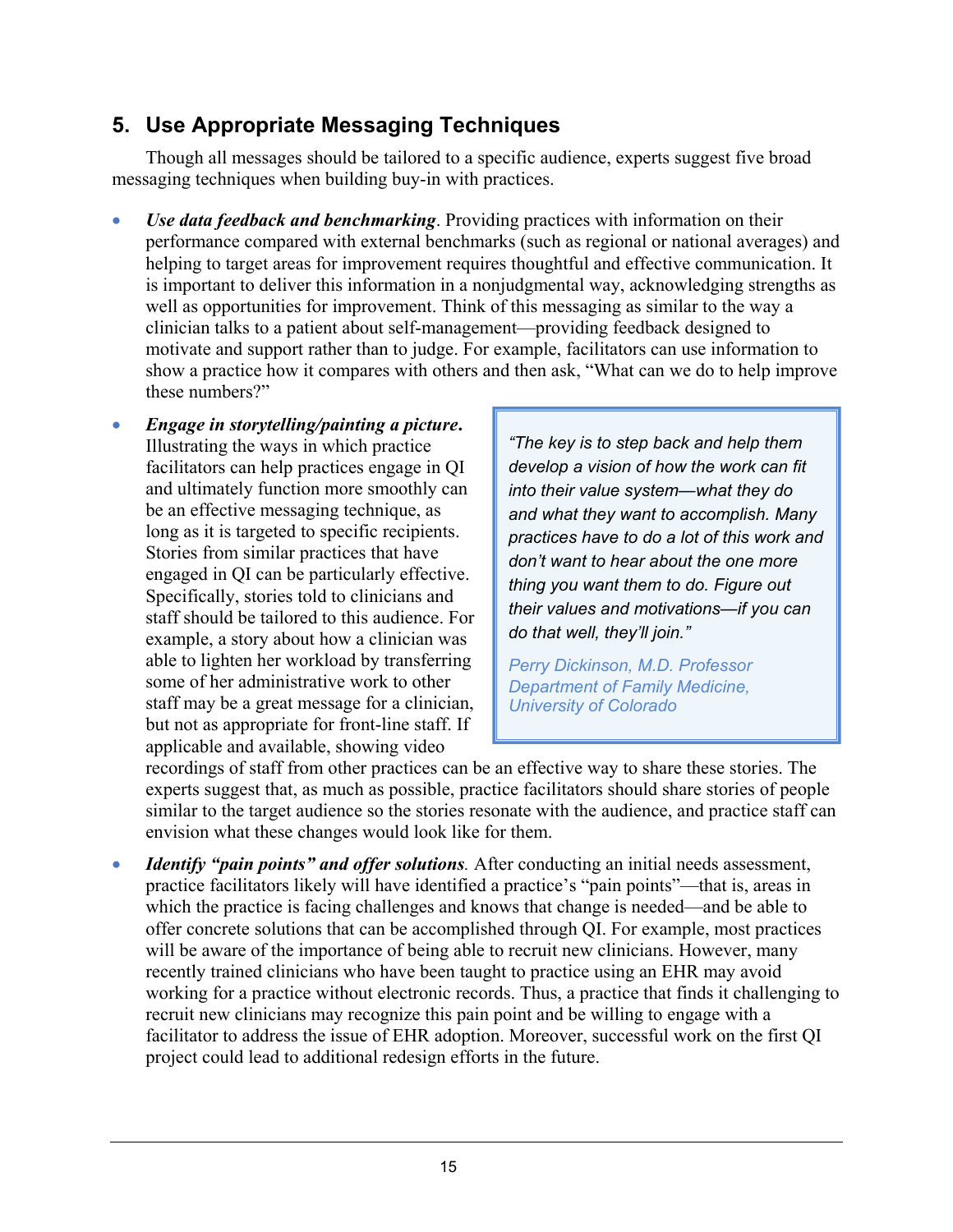- *Identify and draw on a practice's core values and larger mission.* QI efforts are most successful when practices are intrinsically motivated to do the work—that is, when they are convinced the work is necessary for improving care delivery and the health of their patients, independent of external incentives. Experts suggest that it is crucial to identify a practice's values and demonstrate how QI efforts will enhance its ability to deliver care aligned with these values. Most practice staff will find it compelling if a practice facilitator can demonstrate the potential of QI to improve health outcomes for their patients while also improving job satisfaction for practice team members.
- *Emphasize broader changes in the health care field.* Stressing that the field as a whole is headed toward ongoing QI and delivery system redesign can help convince practices that engagement in QI is necessary. Even if a practice currently is not being paid to engage in QI efforts, such scenarios as being financially rewarded for improved patient outcomes or seeing their quality

*"The world is changing around them and we are trying to help them thrive in this world."*

*Sharon Donnelly, M.S. Senior Vice President, Corporate Strategy, HealthInsight*

measures publicly reported are increasingly likely in the future. For this reason, it is beneficial for practices to engage in QI sooner rather than later to ensure that they are prepared for these inevitable changes and perhaps even able to serve as leaders and examples for other practices. Further, professional organizations are creating new standards and expectations about what it means to provide high-quality patient care. These expectations include QI efforts and practice redesign. Although knowing about new standards or expectations may not affect any individual practice's willingness to change, it likely will shift expectations for primary care practice in general toward accepting QI and practice redesign. Pointing out these shifts in the primary care landscape can help orient a practice toward engagement in QI.

# <span id="page-21-0"></span>**Maintain Buy-In for Meaningful and Sustained QI Efforts**

Although the strategies described above can help practice facilitators gain initial buy-in by practices, it is crucial for facilitators to employ techniques that maintain and further build a collaborative relationship with them. The systemic and cultural changes required for ongoing QI efforts can be difficult for practices and lead to "change fatigue." Because of these challenges, experts recommend several techniques for continuing to support practices as they move through the stages of change, develop QI capacity and infrastructure, and make QI an integral part of their organizations.

• *Ensure that all people with the ability to influence change are brought on board.* Even if a practice facilitator initially secured buy-in from those with formal power (e.g., a lead clinician), there may be others in the practice with informal power who were not identified during that initial stage. A facilitator can maximize chances for success by engaging those individuals during QI efforts. As a way to build collaboration and sustain buy-in, practice facilitators can encourage practice colleagues to participate together to learn about the QI initiative or model and how to implement it, thinking through the process carefully.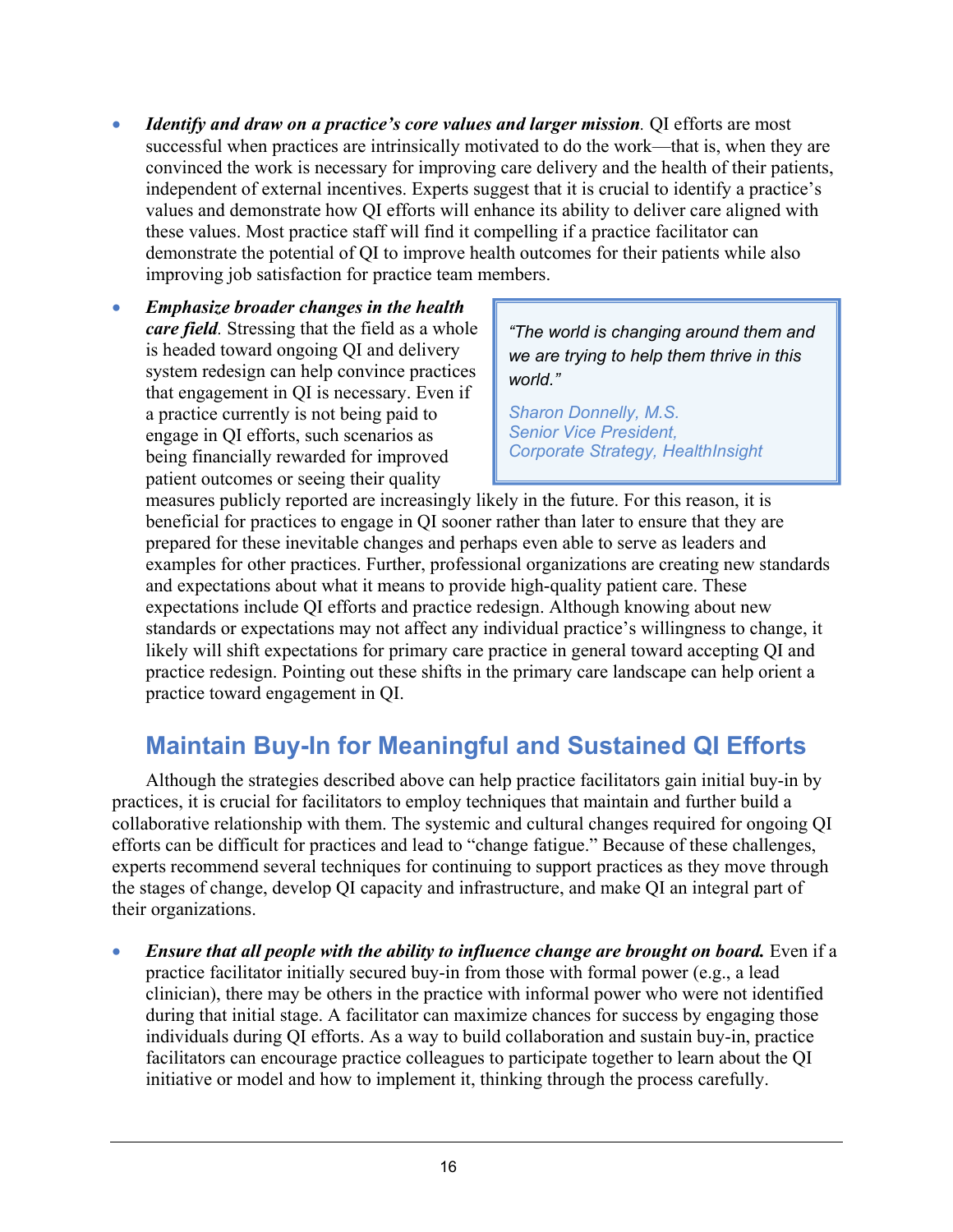• *Start with an "early win."* Many QI projects require extended periods of intense work before any positive results emerge, which can be discouraging for staff and may erode any initial buy-in. For this reason, a practice facilitator might demonstrate an "early win" by encouraging the practice to choose as the first QI project or initiative one that is relatively easy for the practice to pursue and that will produce benefits that appear quickly. This requires a realistic assessment of the practice's current capacity, staffing, and needs, which can be done using an assessment tool. It is

*"A facilitator can help the practice recognize the importance of accomplishing change in small bites. Practices tend to try to do a complex change in one step across the entire practice, but then feel defeated when it doesn't work perfectly. Practices need to learn how to take small steps. If there are failures, they will be small. Practices can learn from their mistakes and move forward."*

*Perry Dickinson, M.D. Professor, Department of Family Medicine, University of Colorado*

also important to align the practice's preferences for its first QI initiative with a task that staff can realistically accomplish as an "early win."

- *Adopt strategies to ensure long-term success and mitigate the risk of "change fatigue."* When practices try to engage in too many complex QI efforts concurrently, they run the risk of experiencing "change fatigue." It is important to build capacity incrementally, without trying to do too much too soon, thereby achieving long-term success by helping the practice change its orientation. Practice facilitators can provide positive encouragement and regular reflection on what the practice has accomplished, emphasizing that the process will take time so that staff have realistic expectations. Other steps, such as developing the capacity for team-based care, come with time. Experts suggest that practices require varying levels of regular contact, depending on their needs, but it is important to consider the extent to which a practice facilitator can provide ongoing support and feedback through regular meetings, data monitoring, and other strategies to mitigate the risk of change fatigue.
- *Harness the power of patient engagement.* Engaging patients in QI efforts can help sustain practice buy-in for QI activities and is important in its own right. This approach allows practices to see how their current system works through their patients' eyes, which can help motivate them to implement changes that will improve the patient experience (Peikes et al.,

*"One thing that sustains practice change is meaningful patient engagement in QI activities. Patients often have a very different perspective on the strengths and weaknesses of a practice than do physicians. Providers want to improve things when they hear directly from patients how the system is not meeting their needs. If you get patients involved in QI, it is hard not to fix things—and many of the fixes are easy."*

*Jonathan Sugarman, M.D., M.P.H. President and CEO, Qualis Health*

2011; Schoelle et al., 2010). Facilitators might also consider working with patient representatives or using a community engagement process to gather feedback on ways the practice might best meet its patients' needs. Although patients and families typically are not involved in planning for QI when practices are just starting such efforts, experts suggest that patients could play an enhanced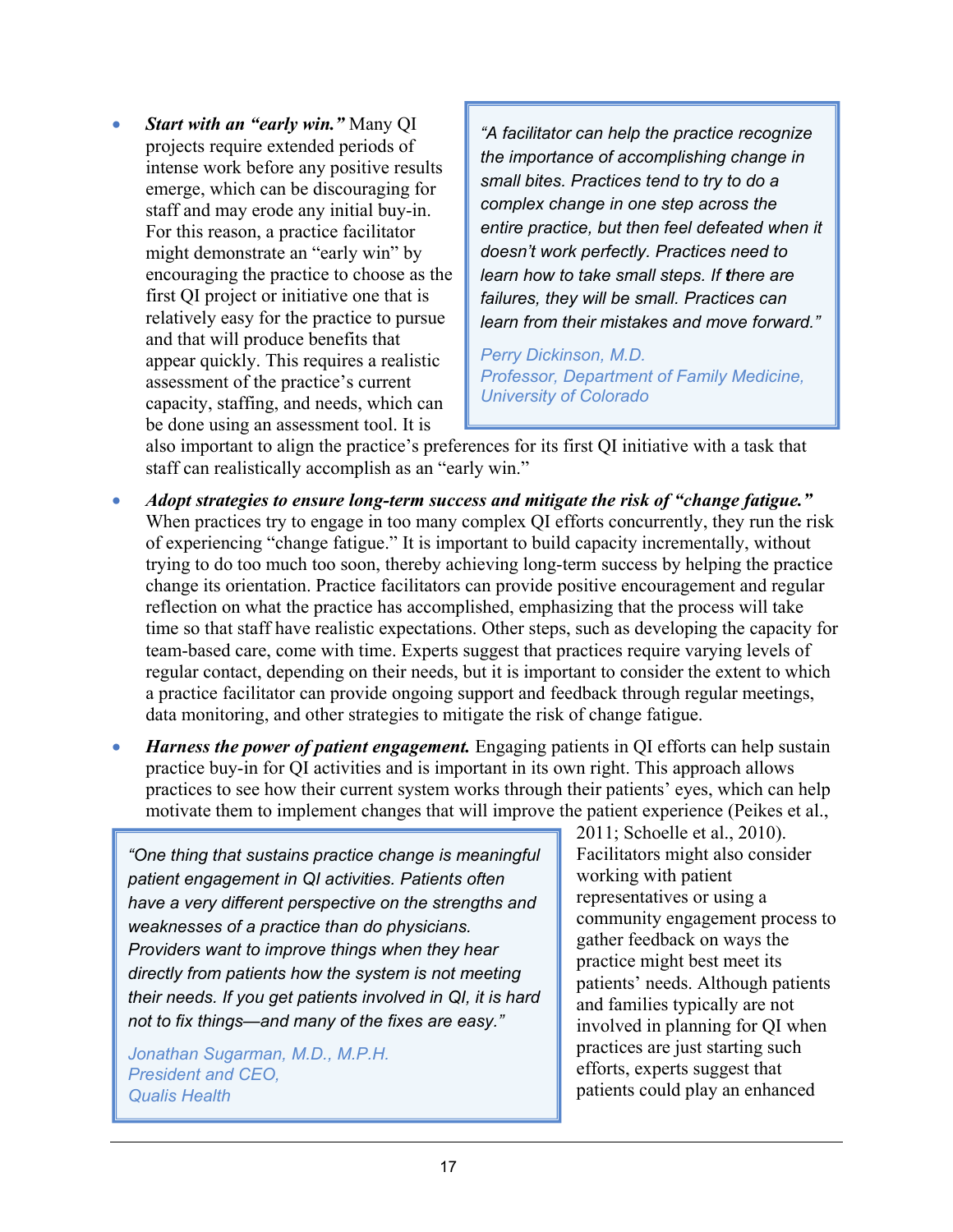role in future QI efforts once QI work is more established. Patients and families can help to shape priorities for QI, narrow down options for how to undertake improvement activities, and help assess progress. By engaging them earlier and more meaningfully throughout the QI process, patients and families can become a catalyst in practice transformation. One example of how to successfully engage patients and families in practice transformation is to consistently demonstrate a commitment to patient centeredness. Practices can accomplish their transformation goals by adding patient partners to QI teams, revising mission statements, and celebrating wins for patients and families (Stout and Weeg, 2014).

## **Working With Multiple QI Programs**

<span id="page-23-0"></span>Organizations that pay for health care are looking increasingly for value in the care they purchase: that is, they want high-quality care at reasonable cost, with an eye toward continually improving care over time for their patients. A number of Federal programs and private payer initiatives encourage primary care practices to engage in improvement efforts by offering financial support (in the form of incentive payments, grants, and other funding) and providing other resources and supports. As part of these efforts, practices are increasingly rewarded or penalized based on the quality and cost of care, with corresponding requirements to report quality metrics. One challenge for gaining and maintaining buy-in for QI efforts is the proliferation of various efforts and initiatives, with many practices facing requests from various

organizations to engage in QI work, each with its own slightly different measures and reporting requirements. It is important for facilitators to be aware of the context in which primary care practices operate and think about how they can best support practices in this environment. Facilitators should become familiar with other initiatives that a practice might leverage to support its QI work. For example, practice facilitators may learn of a local or statewide initiative that allows for additional payment when developing care plans for chronically ill patients, and can make the practice aware of this valuable opportunity.

*"As we start to make a value-based payment model standard, we do need to think about standardization in our process so that we are not fragmenting the work of providers—that it's 'data for dollars' for a variety of different measures. We can standardize against 'what we know to be true' in terms of delivering patient-centered evidence-based care, PCMH, reliability science—all of these types of elements so that the work doesn't become payer one-offs."* 

*Julie Schilz, B.S.N., M.B.A. Director, Care Delivery Transformation, WellPoint*

QI efforts can be substantially more efficient and reduce burden on practices if payers are aligned and clear in their goals and the measures they are looking to improve. Moreover, whatever the level of alignment, practice facilitators can help a practice understand the synergies between the projects and incentive programs in which they participate, and, in some cases, help them identify practice changes that are requested or required by multiple programs simultaneously.

Despite good intentions, different initiatives or health plans might require participating practices to report different metrics on different reporting cycles. One recent study examined the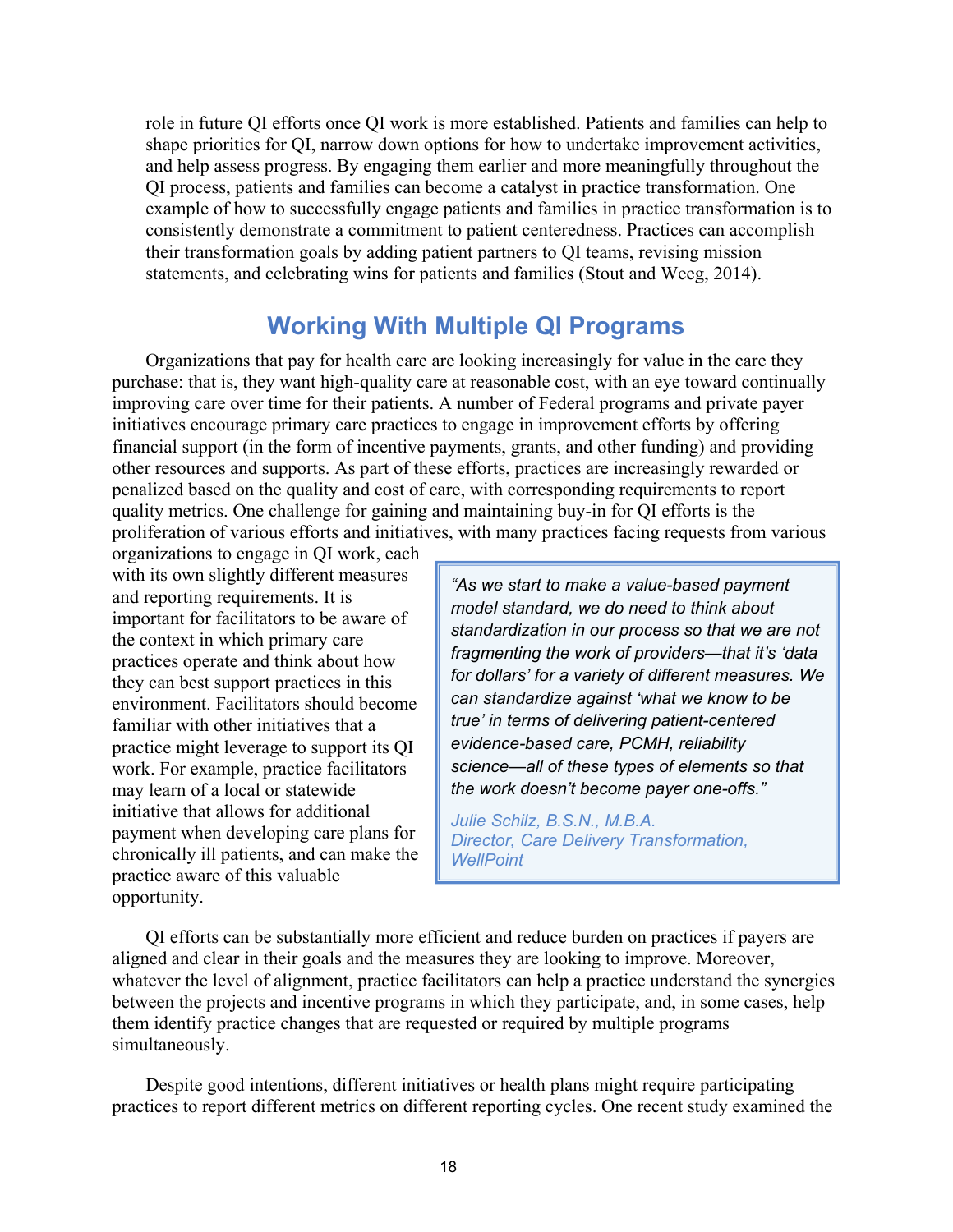performance measure sets used by 23 health plans and found that they used 546 distinct measures, with widespread variation in both public and private programs (Higgins et al., 2013). Measurement and data reporting are burdensome for practices, especially when they perceive these efforts to be uncoordinated and duplicative. To mitigate this burden, some States have organized statewide initiatives to help provide clear signals and minimize burden by developing a set of statewide performance measures. Several recent efforts in Maine, Wisconsin, and Vermont have aimed to align provider performance measures across payers (McGinnis and Newman, 2014). While practice facilitators cannot necessarily align performance measures, understanding this context can help them support practices as they navigate reporting requirements.

Other efforts have brought together health plans, evaluators and researchers, unions, clinicians, hospitals, and others to come up with a standard set of quality measures. In some cases, payers have worked together as part of a multipayer demonstration project or regional coalition to develop a standard set of

*"We want practices to have flexibility on which measures to report, depending on their patients. And we want reporting to include the voice of patients, so we're also talking about patient experience in care."*

*Amy Gibson, R.N., M.S. Chief Operating Officer, Patient-Centered Primary Care Collaborative*

reporting measures. As another alternative, payers could choose to offer practices some flexibility in the measures they are required to report to allow practices to report those measures most applicable to their patient populations. In these instances, practice facilitators can play a role in helping practices clearly understand their reporting requirements and helping ensure that the perspective of the primary care practice is represented in standardization efforts.

# **Conclusions**

<span id="page-24-0"></span>Engaging in QI and practice redesign activities allows primary care practices to work toward improved quality, better health, improved patient and provider experiences, and reduced cost of care. Practices can benefit from the support of practice facilitators in guiding them through this process. To engage practices effectively, we recommend the following strategies for facilitators:

- $\checkmark$  Assess the practice's readiness to engage.
- $\checkmark$  Develop tailored strategies appropriate for the practice.
- $\checkmark$  Maintain practice buy-in for meaningful and sustained engagement in QI efforts.

Although it can be difficult to get a foot in the door, experts suggest that practice facilitators can build relationships with practices through partnering with trusted organizations or working with key opinion leaders. Experts suggest that facilitators identify their key audience(s) in the practice and tailor the message accordingly, incorporating data into conversations about how QI activities can offer solutions and ultimately improve the health of their patients. Finally, even after facilitators have gained initial buy-in, and a practice has begun to engage in QI activities, the systemic and cultural changes required for ongoing change can be difficult. During this time, facilitators can continue to support practices in mitigating change fatigue. There is also an opportunity to reduce the burden on practices by supporting the development of standardized quality measures and flexible reporting requirements.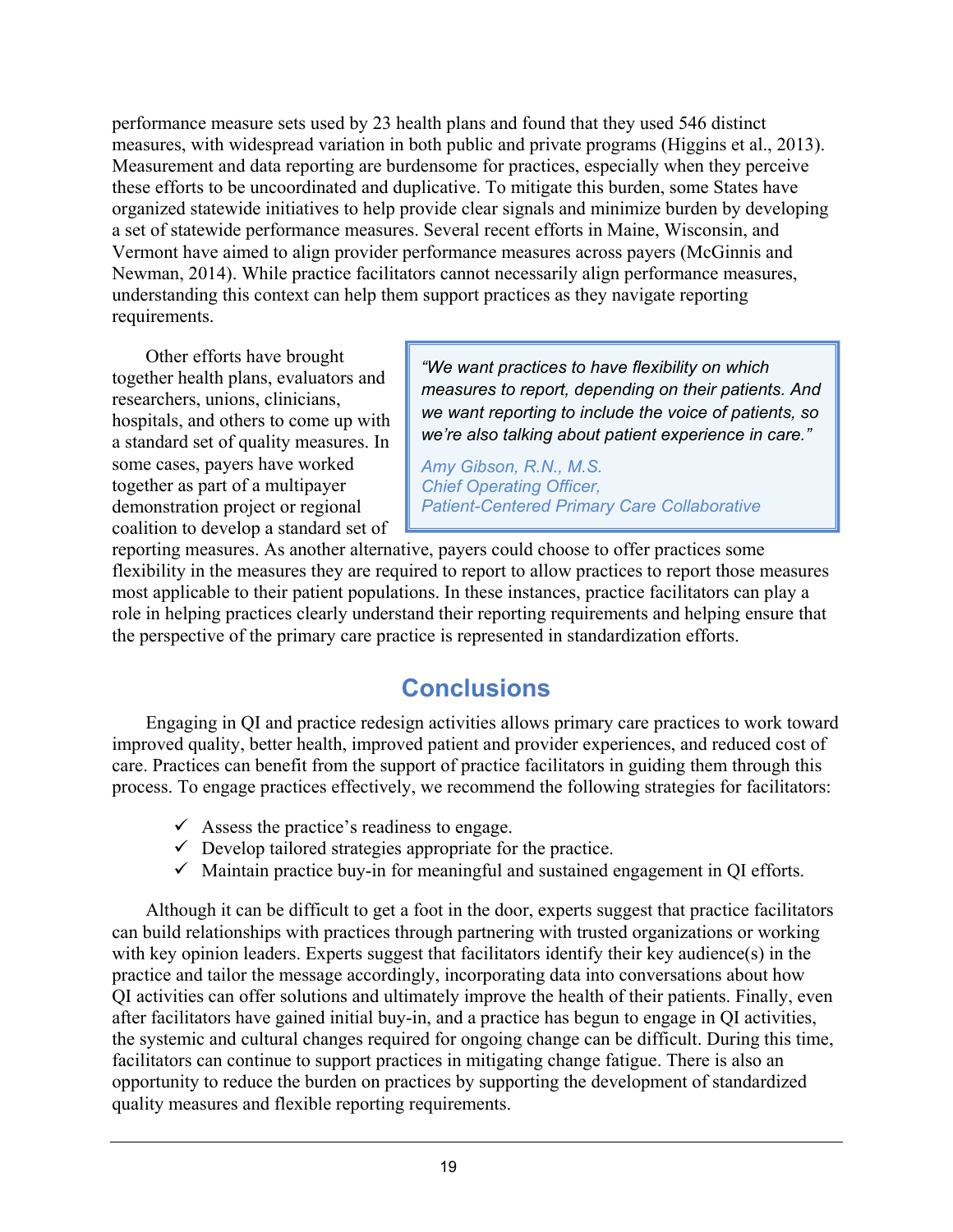By offering support through a collaborative and productive relationship, practice facilitators can help primary care practices develop an orientation toward systematic, continuous QI to improve the outcomes of primary care in the United States.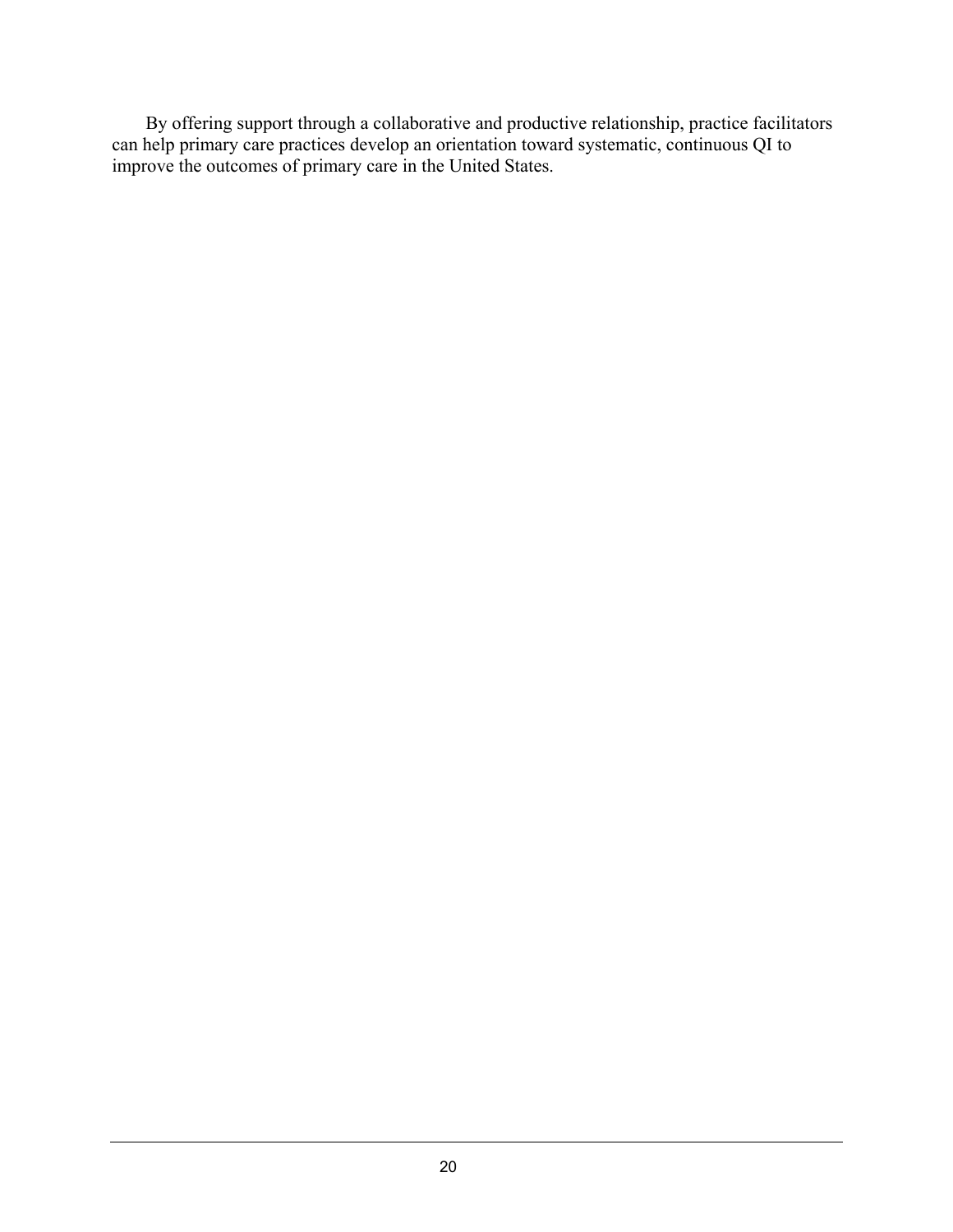# <span id="page-26-0"></span>**References**

Bitton A, Schwartz GR, Stewart EE, et al. Off the hamster wheel? Qualitative evaluation of a payment-linked patient-centered medical home (PCMH) pilot. Milbank Q 2012;90(3);484-515.

Bleser WK, Miller-Day M, Naughton D, et al. Strategies for achieving whole-practice engagement and buy-in to the patient-centered medical home*.* Ann Fam Med 2014;12(1):37-45.

Bodenheimer T, Wang MC, Rundall TG, et al. What are the facilitators and barriers in physician organizations' use of care management processes? Jt Comm J Qual Saf 2004 Sep;30(9):505-514.

Cohen D, McDaniel RR, Crabtree BF, et al. A practice change model for quality improvement in primary care practice. J Healthc Manag 2004;49(3):155-168.

Damschroder LJ, Aron DC, Keith RE, et al. Fostering implementation of health services research findings into practice: a consolidated framework for advancing implementation science. Implement Sci 2009 Aug 7;4:50.

Fernald DH, Deaner N, O'Neill C, et al. Overcoming early barriers to PCMH practice improvement in family medicine residencies. Fam Med 2011 Jul-Aug;43(7):503-509.

Garvin CC, Sriraman NK, Paulson A, et al. The business case for breastfeeding: a successful regional implementation, evaluation, and follow-up. Breastfeed Med 2013 Aug;8(4):413-417.

Goldberg DG, Mick SS, Kuzel AJ, et al. Why do some primary care practices engage in practice improvement efforts whereas others do not? Health Serv Res 2013;48(2 Pt 1):398-416.

Hasselman D. Practice Supports: Using Care Managers and Quality Improvement Coaches to Transform Medicaid Primary Care*.* Center for Health Care Strategies, Inc.; May 2011. [http://www.chcs.org/resource/practice-supports-using-care-managers-and-quality-improvement](http://www.chcs.org/media/Practice_Coach_TA_Brief_051211_Final.pdf.)[coaches-to-transform-medicaid-primary-care/](http://www.chcs.org/media/Practice_Coach_TA_Brief_051211_Final.pdf.)

Higgins A, Veselovskiy G, McKown L. Provider performance measures in private and public programs: achieving meaningful alignment with flexibility to innovate. Health Aff 2013;32(8):1453-1461.

Higgins T, Crosson J, Peikes D, et al. Using Health Information Technology to Support Quality Improvement in Primary Care. AHRQ, 2015. <http://pcmh.ahrq.gov/sites/default/files/attachments/HealthIT-QI-practices.pdf>

Johnson B, Stewart E. The Key to Implementing Change in Your Practice. TransforMed; 2008. [https://www.transformed.com/workingPapers/Key\\_to\\_ImplementingChange.pdf](https://www.transformed.com/workingPapers/Key_to_ImplementingChange.pdf)

Knox L, Taylor EF, Geonnotti K, et al. Developing and Running a Primary Care Practice Facilitation Program: A How-to Guide. (Prepared by Mathematica Policy Research under Contract No. HHSA290200900019I TO 5.) AHRQ Publication No. 12-0011. Rockville, MD: Agency for Healthcare Research and Quality; December 2011.

http://pcmh.ahrq.gov/sites/default/files/attachments/Developing and Running a Primary Care [Practice\\_Facilitation\\_Program.pdf](http://pcmh.ahrq.gov/sites/default/files/attachments/Developing_and_Running_a_Primary_Care_Practice_Facilitation_Program.pdf)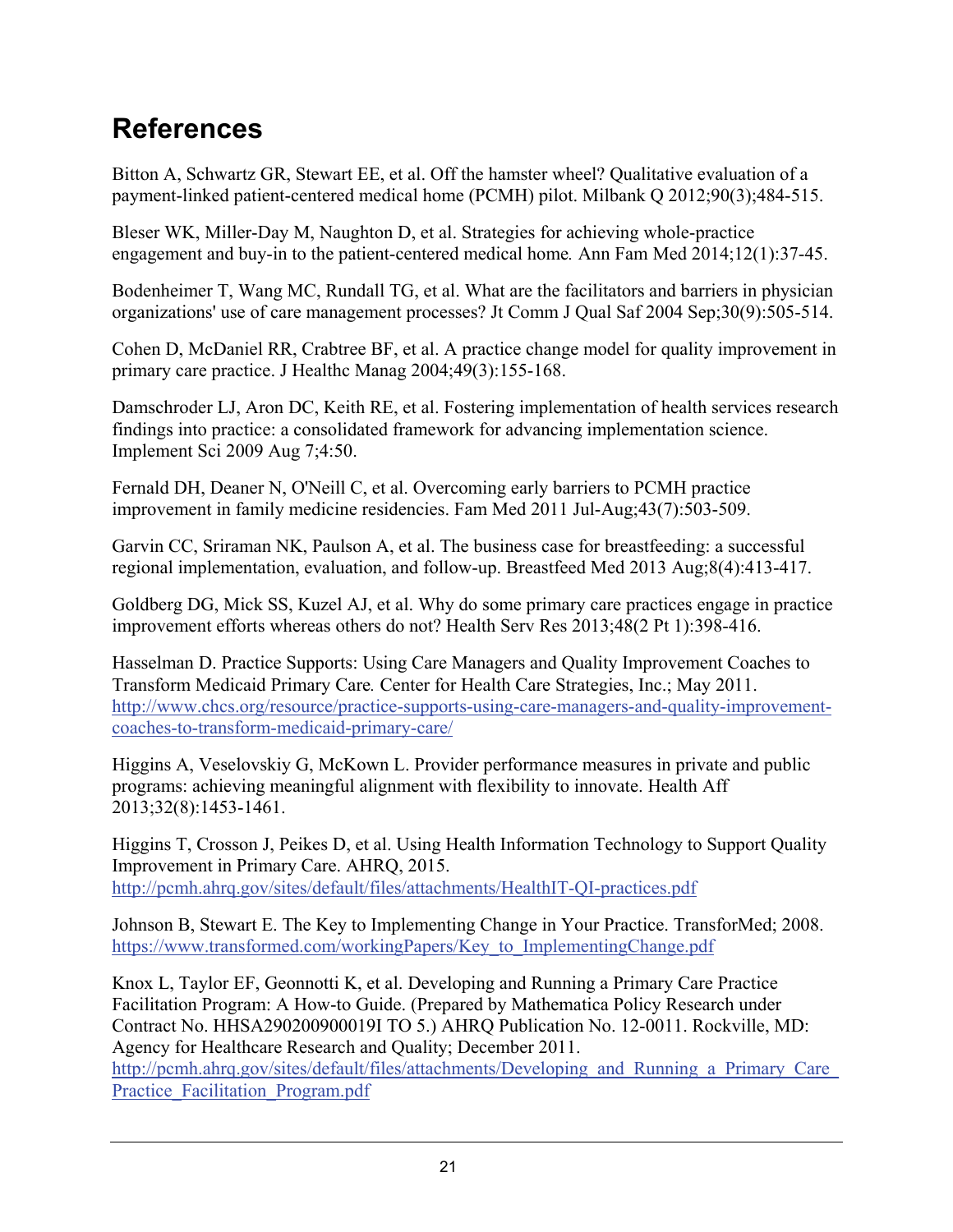Lemak CH, Cohen GR, Erb N. Engaging primary care physicians in quality improvement: lessons from a payer-provider partnership. J Healthc Manag 2013;58(6):429-443.

Liddy CE, Blazhko V, Dingwall M, et al. Primary care quality improvement from a practice facilitator's perspective. BMC Fam Prac 2014 Feb 3;15:23. doi: 10.1186/1471-2296-15-23.

McGinnis T, Newman J. Advances in multi-payer alignment: state approaches to aligning performance metrics across public and private payers. Milbank Memorial Fund. Issue Brief; July 2014.

[http://www.milbank.org/uploads/documents/MultiPayerHealthCare\\_WhitePaper\\_071014.pdf](http://www.milbank.org/uploads/documents/MultiPayerHealthCare_WhitePaper_071014.pdf)

Peikes D, Genevro J, Scholle SH, Torda P. The Patient-Centered Medical Home: Strategies to Put Patients at the Center of Primary Care. AHRQ Publication No. 11-0029. Rockville, MD: Agency for Healthcare Research and Quality; February 2011.

[http://www.pcmh.ahrq.gov/sites/default/files/attachments/Strategies%20to%20Put%20Patients%](http://www.pcmh.ahrq.gov/sites/default/files/attachments/Strategies%20to%20Put%20Patients%20at%20the%20Center%20of%20Primary%20Care.pdf) [20at%20the%20Center%20of%20Primary%20Care.pdf](http://www.pcmh.ahrq.gov/sites/default/files/attachments/Strategies%20to%20Put%20Patients%20at%20the%20Center%20of%20Primary%20Care.pdf) 

Prochaska JM, Prochaska JO, Levesque DA. A transtheoretical approach to changing organizations. Adm Policy Ment Health 2001;Mar;28(4):247-261.

Prochaska JO, DiClemente CC. Stages of change in the modification of problem behaviors. Prog Behav Modif 1992;28:183-218.

Rittenhouse DR, Casalino LP, Shortell SM, et al. Small and medium-size physician practices use few patient-centered medical home processes. Health Aff (Millwood). 2011 Aug;30(8):1575- 1584.

Safety Net Medical Home Initiative. Engaged leadership: Strategies for guiding PCMH transformation. May 2013.

[http://www.safetynetmedicalhome.org/sites/default/files/Implementation-Guide-Engaged-](http://www.safetynetmedicalhome.org/sites/default/files/Implementation-Guide-Engaged-Leadership.pdf)[Leadership.pdf](http://www.safetynetmedicalhome.org/sites/default/files/Implementation-Guide-Engaged-Leadership.pdf)

Scholle SH, Torda P, Peikes D, et al. Engaging Patients and Families in the Medical Home. (Prepared by Mathematica Policy Research under Contract No. HHSA290200900019I TO2.) AHRQ Publication No. 10-0083-EF. Rockville, MD: Agency for Healthcare Research and Quality; June 2010.

[http://www.pcmh.ahrq.gov/sites/default/files/attachments/Engaging%20Patients%20and%20Fam](http://www.pcmh.ahrq.gov/sites/default/files/attachments/Engaging%20Patients%20and%20Families%20in%20the%20Medical%20Home.pdf) [ilies%20in%20the%20Medical%20Home.pdf](http://www.pcmh.ahrq.gov/sites/default/files/attachments/Engaging%20Patients%20and%20Families%20in%20the%20Medical%20Home.pdf)

Share DA, Mason MH. Michigan's Physician Group Incentive Program offers a regional 17 model for incremental "fee for value" payment reform. Health Aff 2012;31(9):1993-2001.

Solberg L. Improving medical practice: a conceptual framework. Ann Fam Med 2007;5(3):251- 256.

Stout S, Weeg S. The practice perspective on transformation: experience and learning from the frontlines. Med Care 2014;52(11): S23-S25.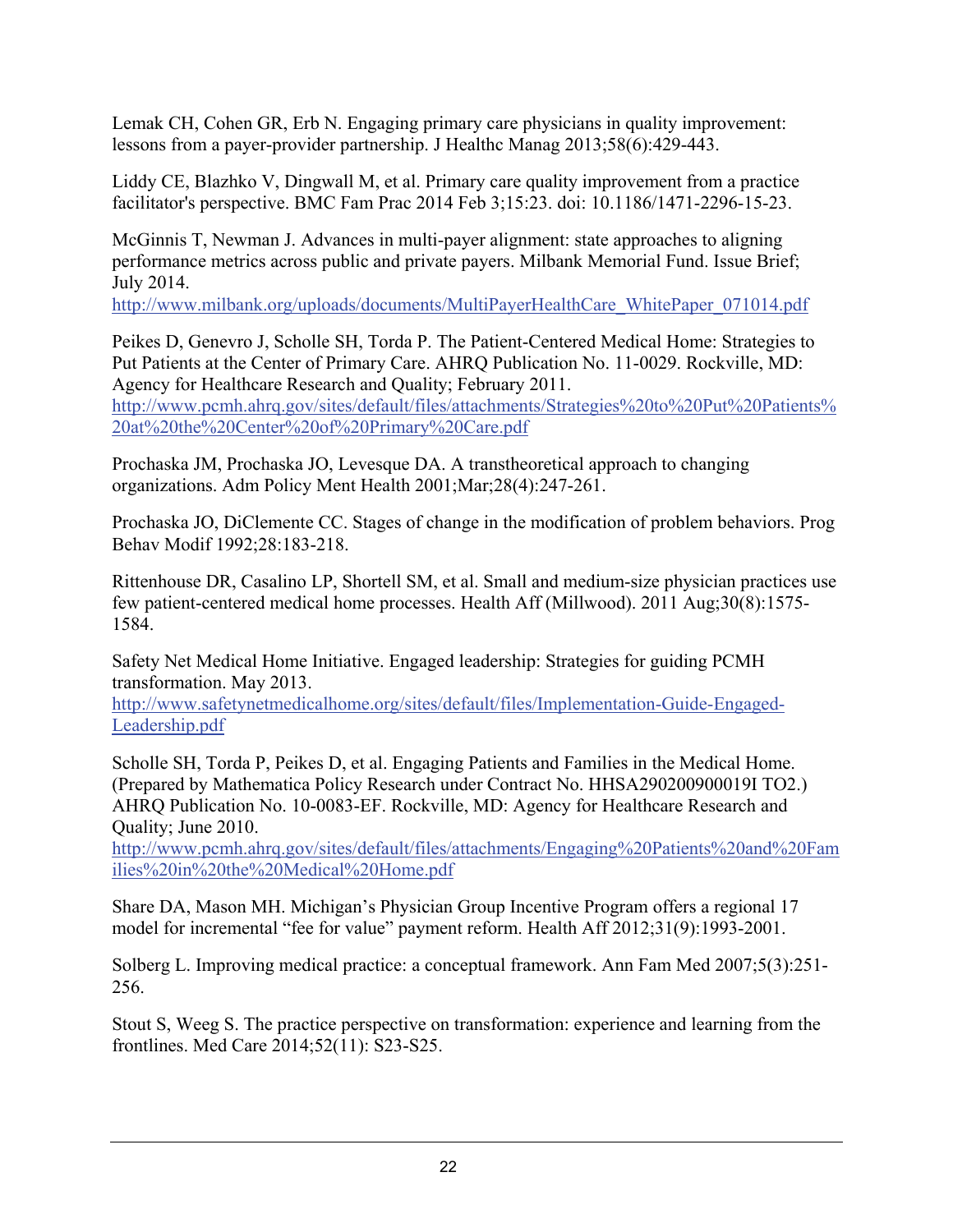Taylor EF, Genevro J, Peikes D, et al. Building Quality Improvement Capacity in Primary Care: Supports and Resources. Rockville, MD: Agency for Healthcare Research and Quality; 2013a. <http://www.ahrq.gov/professionals/prevention-chronic-care/improve/index.html>

Taylor EF, Peikes D, Genevro J, et al. Creating Capacity for Improvement in Primary Care: The Case for Developing a Quality Improvement Infrastructure. Rockville, MD: Agency for Healthcare Research and Quality; April 2013b. [http://www.ahrq.gov/professionals/prevention](http://www.ahrq.gov/professionals/prevention-chronic-care/improve/index.html)[chronic-care/improve/index.html](http://www.ahrq.gov/professionals/prevention-chronic-care/improve/index.html)

Taylor EF, Peikes D, Geonnotti K. Quality Improvement in Primary Care: External Supports for Practices. Rockville, MD: Agency for Healthcare Research and Quality; June 2014. <http://www.ahrq.gov/research/findings/factsheets/quality/qipc/index.html>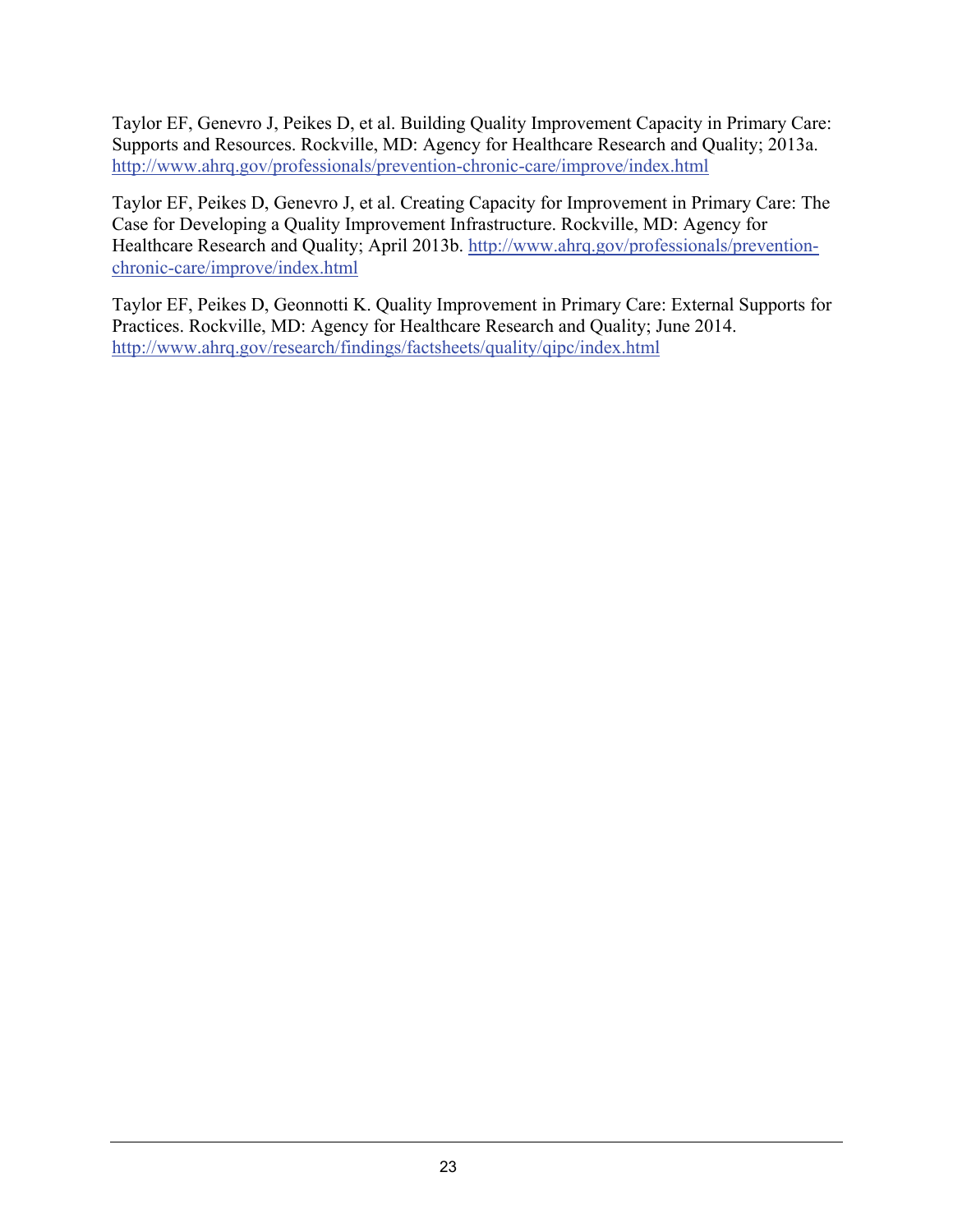# <span id="page-29-0"></span>**Tools and Resources**

# **Quality Improvement in Primary Care**

## <span id="page-29-2"></span><span id="page-29-1"></span>**1. General Resources About QI in Primary Care**

2012 Annual Progress Report to Congress on the National Strategy for Quality Improvement in Health Care. Washington, DC: U.S. Department of Health and Human Services; 2012. <http://www.ahrq.gov/workingforquality/nqs/nqs2012annlrpt.pdf>

Agency for Healthcare Research and Quality, Improving Primary Care Practice. <http://www.ahrq.gov/professionals/prevention-chronic-care/improve/>

Crabtree BF, Nutting PA, Miller WL, et al. Primary care practice transformation is hard work: insights from a 15-year developmental program of research. Med Care 2011;49(Suppl):S28-S35.

Sugarman JR, Phillips KE, Wagner EH, et al. Transforming care for vulnerable populations. Med Care 2014;52(11):S1-S63.

Taylor EF, Peikes D, Genevro J, et al. Creating Capacity for Improvement in Primary Care: The Case for Developing a Quality Improvement Infrastructure. Rockville, MD: Agency for Healthcare Research and Quality; April 2013. [http://www.ahrq.gov/professionals/prevention](http://www.ahrq.gov/professionals/prevention-chronic-care/improve/index.html)[chronic-care/improve/index.html](http://www.ahrq.gov/professionals/prevention-chronic-care/improve/index.html)

### *Health IT to Support QI*

Higgins T, Crosson J, Peikes D, et al. Using Health Information Technology to Support Quality Improvement in Primary Care. Rockville, MD: Agency for Healthcare Research and Quality; 2015.<http://pcmh.ahrq.gov/sites/default/files/attachments/HealthIT-QI-practices.pdf>

## <span id="page-29-3"></span>**2. External Supports for QI in Primary Care**

Building Quality Improvement Capacity in Primary Care: Supports and Resources. Rockville, MD: Agency for Healthcare Research and Quality; April 2013. [http://www.ahrq.gov/professionals/prevention-chronic-care/improve/capacity](http://www.ahrq.gov/professionals/prevention-chronic-care/improve/capacity-building/pcmhqi2.html)[building/pcmhqi2.html](http://www.ahrq.gov/professionals/prevention-chronic-care/improve/capacity-building/pcmhqi2.html)

### *Data Feedback and Benchmarking*

Hysong S, Best R, Pugh J. Audit and feedback and clinical practice guideline adherence: making feedback actionable. Implement Sci 2006;1(9).

Jamtvedt G, Young JM, Kristoffersen DT, et al. Audit and feedback: Effects on professional practice and health care outcomes. Cochrane Database of Systematic Reviews. 2006(2):CD000259.

### *Learning Collaboratives*

AHRQ's PBRN Peer Learning Groups:<http://pbrn.ahrq.gov/peer-learning-groups>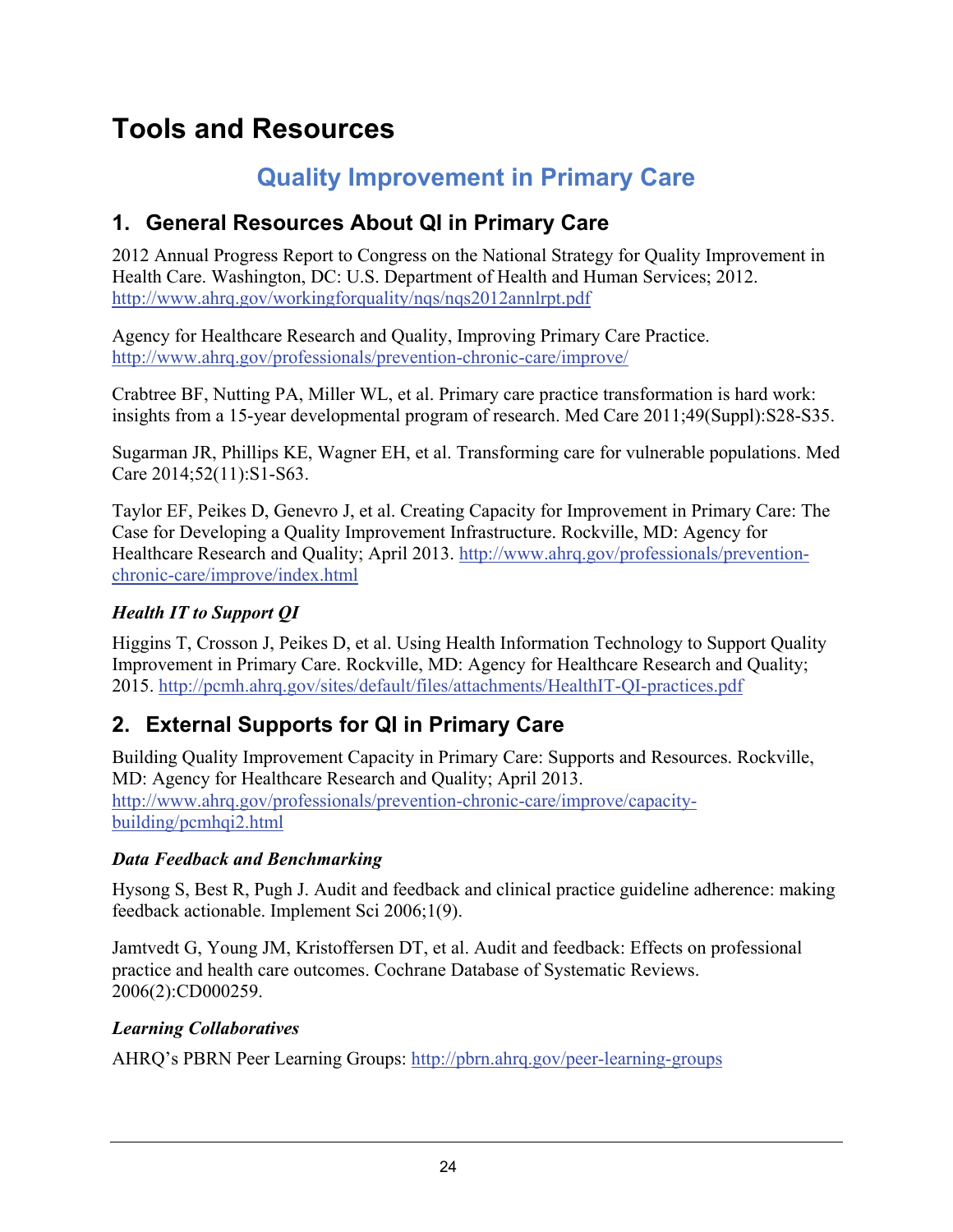Bricker PL, Baron RJ, Scheirer JJ, et al. Collaboration in Pennsylvania: rapidly spreading improved chronic care for patients to practices. J Contin Educ Health Prof 2010;30(2):114-125.

# **Practice Facilitation**

## <span id="page-30-1"></span><span id="page-30-0"></span>**1. Overview and General Information About Practice Facilitation**

Grumbach K, Bainbridge E, Bodenheimer T. Facilitating Improvement in Primary Care: The Promise of Practice Coaching. New York: The Commonwealth Fund; June 2012. [www.commonwealthfund.org/Publications/Issue-Briefs/2012/Jun/Facilitating-Improvement-in-](http://www.commonwealthfund.org/Publications/Issue-Briefs/2012/Jun/Facilitating-Improvement-in-Primary-Care.aspx)[Primary-Care.aspx](http://www.commonwealthfund.org/Publications/Issue-Briefs/2012/Jun/Facilitating-Improvement-in-Primary-Care.aspx)

Knox L, Taylor EF, Geonnotti K, et al. Developing and Running a Primary Care Practice Facilitation Program: A How-To Guide. (Prepared by Mathematica Policy Research under Contract No. HHSA290200900019I TO 5.) AHRQ Publication No. 12-0011. Rockville, MD: Agency for Healthcare Research and Quality; December 2011.

http://pcmh.ahrq.gov/sites/default/files/attachments/Developing and Running a Primary Care [Practice\\_Facilitation\\_Program.pdf](http://pcmh.ahrq.gov/sites/default/files/attachments/Developing_and_Running_a_Primary_Care_Practice_Facilitation_Program.pdf)

Practice Coaching Program Manual, Aligning Forces for Quality. Robert Wood Johnson Foundation; updated October 2013.<http://forces4quality.org/node/3454>

## <span id="page-30-2"></span>**2. Evidence on the Effectiveness of Practice Facilitation**

Baskerville BN, Liddy C, Hogg W. Systematic review and meta-analysis of practice facilitation within primary care settings. Ann Fam Med 2012;10(1):63-74. [www.annfammed.org/content/10/1/63.full](http://www.annfammed.org/content/10/1/63.full)

Dickinson PW, Dickinson LM, Nutting PA, et al. Practice facilitation to improve diabetes care in primary care: A report from the EPIC randomized clinical trial. Ann Fam Med 2014 January/February;12(1):8-16.

## <span id="page-30-3"></span>**3. Examples of Successful Practice Facilitation Implementation**

Case Studies of Leading Primary Care Practice Facilitation Programs. AHRQ Publication No. 13-0010-EF. January 2013. Rockville, MD: Agency for Healthcare Research and Quality; January 2013. <http://pcmh.ahrq.gov/page/pcpf-resources>

Coleman K, Phillips KE, Borkulo NV, et al. Unlocking the black box: supporting practices to become patient-centered medical homes. Med Care 2014;52(11):S11-S17.

Krauss MR. Practice Transformation in Primary Care: The Impact of Practice Facilitation and Local Learning Collaboratives on Change Priority, Capability, and Content. Presented at the 5<sup>th</sup> Annual NIH Conference on the Science of Dissemination and Implementation. Bethesda, MD, March 19, 2012.

[http://obssr.od.nih.gov/scientific\\_areas/translation/dissemination\\_and\\_implementation/DI2012/re](http://obssr.od.nih.gov/scientific_areas/translation/dissemination_and_implementation/DI2012/resources/3B_Krauss_Practice%20Transformation%20in%20Primary%20Care.pdf) [sources/3B\\_Krauss\\_Practice%20Transformation%20in%20Primary%20Care.pdf](http://obssr.od.nih.gov/scientific_areas/translation/dissemination_and_implementation/DI2012/resources/3B_Krauss_Practice%20Transformation%20in%20Primary%20Care.pdf)

Nagykaldi Z, Mold J, Robinson A, et al. Practice Facilitators and Practice-Based Research Networks*.* J Am Board Fam Med 2006;19(5):506-510.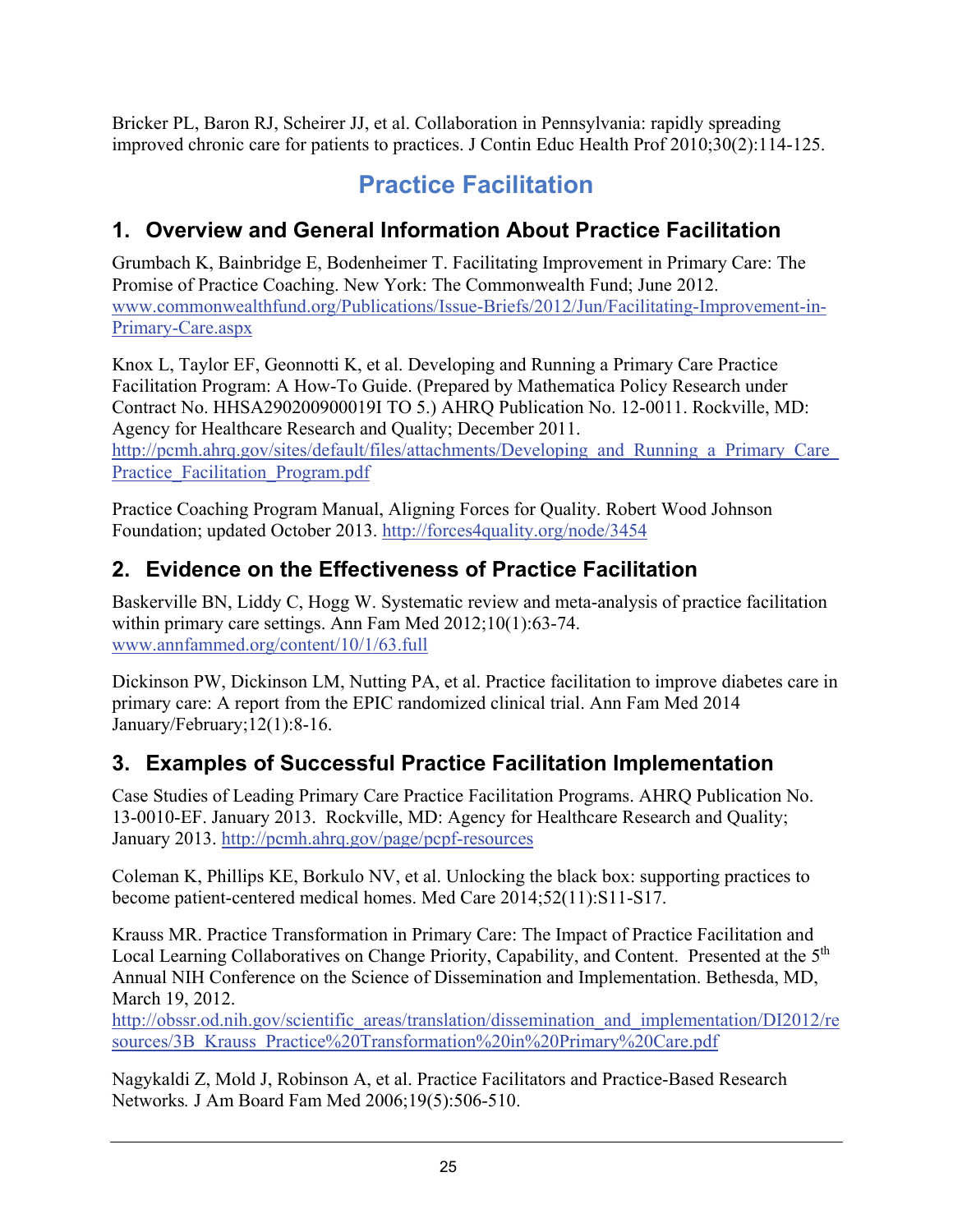## <span id="page-31-0"></span>**4. Training Resources for Practice Facilitators**

Case Studies of Exemplary Primary Care Practice Facilitation Training Programs. Agency for Healthcare Research and Quality. August 2014. [http://www.ahrq.gov/professionals/prevention](http://www.ahrq.gov/professionals/prevention-chronic-care/improve/system/pfcasestudies/index.html)[chronic-care/improve/system/pfcasestudies/index.html](http://www.ahrq.gov/professionals/prevention-chronic-care/improve/system/pfcasestudies/index.html)

Coach Medical Home (a Web-Based Coaching Curriculum For Practice Facilitators Based On The Safety Net Medical Home Initiative Framework For Practice Transformation). GroupHealth MacColl Center for Health Care Innovation, The Commonwealth Fund, and Qualis Health. <http://www.coachmedicalhome.org/>

Practice Facilitation Handbook: Training Modules for New Facilitators and Their Trainers. Agency for Healthcare Research and Quality. June 2013. [http://www.ahrq.gov/professionals/prevention-chronic](http://www.ahrq.gov/professionals/prevention-chronic-care/improve/system/pfhandbook/index.html)[care/improve/system/pfhandbook/index.html](http://www.ahrq.gov/professionals/prevention-chronic-care/improve/system/pfhandbook/index.html)

# <span id="page-31-1"></span>**Practical Tools and Manuals for Use by Practice Facilitators**

## <span id="page-31-2"></span>**1. How to Manage Change**

Change Concepts for Practice Transformation. Qualis Health. <http://www.safetynetmedicalhome.org/change-concepts>

8 Tips for Change Management. TransforMED. <http://www.transformed.com/workingPapers/8Tips-changeManagement.pdf>

# <span id="page-31-3"></span>**2. Strategies and Guides for Working with Practices**

7 Rules for Engaging Clinicians in Quality Improvement. Institute for Healthcare Improvement. [http://www.ihi.org/education/IHIOpenSchool/resources/Pages/Activities/RulesForEngagingClini](http://www.ihi.org/education/IHIOpenSchool/resources/Pages/Activities/RulesForEngagingCliniciansInQI.aspx) [ciansInQI.aspx](http://www.ihi.org/education/IHIOpenSchool/resources/Pages/Activities/RulesForEngagingCliniciansInQI.aspx)

A Handy Guide to Facilitation. NHS Institute for Innovation and Improvement. [http://www.institute.nhs.uk/images/documents/No\\_Delays/2010%20Handy%20Guide%20to%20](http://www.institute.nhs.uk/images/documents/No_Delays/2010%20Handy%20Guide%20to%20Facilitation%20FINAL%20%28low-res%29.pdf) [Facilitation%20FINAL%20%28low-res%29.pdf](http://www.institute.nhs.uk/images/documents/No_Delays/2010%20Handy%20Guide%20to%20Facilitation%20FINAL%20%28low-res%29.pdf)

Integrating Chronic Care and Business Strategies in the Safety Net: A Practice Coaching Manual. Agency for Healthcare Research and Quality. <http://www.ahrq.gov/populations/businessstrategies/coachmanl.htm>

Creating an Action Plan for Health Care Homes Implementation for Minnesota Clinics. Minnesota State Department of Health. <http://www.health.state.mn.us/healthreform/homes/resources/getstarted/actionplan.pdf>

Implementing the Patient-Centered Medical Home Model: A Practice Facilitator's Guide to Visiting Clinical Teams. Qualis Health. <http://www.safetynetmedicalhome.org/sites/default/files/Facilitator-Guide-Site-Visit.pdf>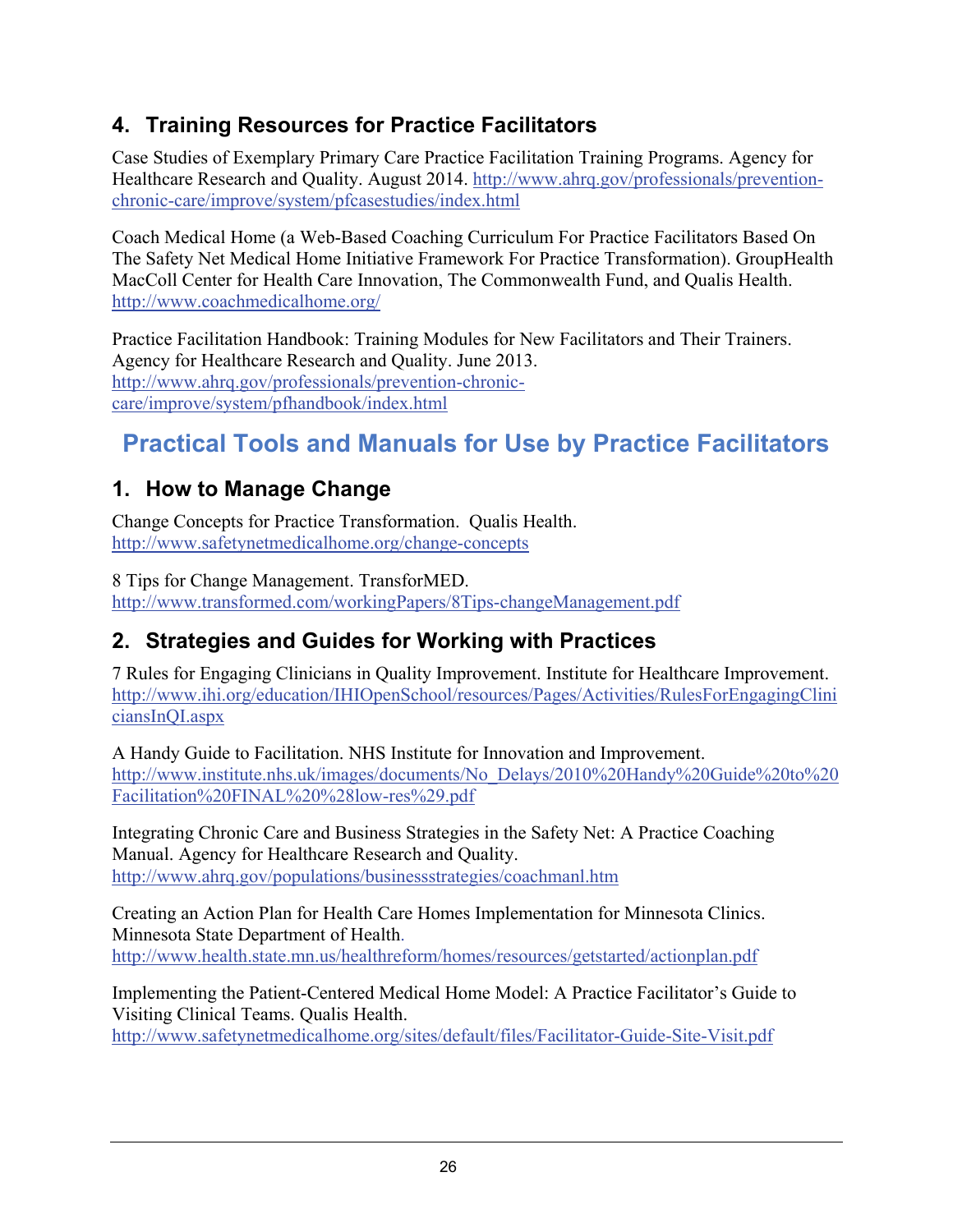# **Assessment Tools**

## <span id="page-32-1"></span><span id="page-32-0"></span>**1. Assessing Practice Readiness to Engage**

Bobiak SN, Zyzanski SJ, Ruhe MC, et al. Measuring practice capacity for change: A tool for guiding quality improvement in primary care settings. Qual Manag Health Care 2009 Oct-Dec;18(4):278-284.

Change Process Capability Questionnaire (CPCQ). Tool available at:

[http://www.ahrq.gov/professionals/prevention-chronic-](http://www.ahrq.gov/professionals/prevention-chronic-care/improve/system/pfhandbook/mod6appendix.html)

[care/improve/system/pfhandbook/mod6appendix.html](http://www.ahrq.gov/professionals/prevention-chronic-care/improve/system/pfhandbook/mod6appendix.html) and further described in original article: Solberg LI, Asche SE, Margolis KL, Whitebird RR. Measuring an organization's ability to manage change: The change process capability questionnaire and its use for improving depression care. Am J Med Qual. 2008 May-Jun;23(3):193-200.

Khan S, Timmings C, Moore JE, et al. The development of an online decision support tool for organizational readiness for change. Implement Sci 2014 May 10;9:56.

Ohman-Strickland PA, Orzano AJ, Nutting PA, et al. Measuring organizational attributes of primary care practices: development of aA new instrument. Health Serv Res 2007 Jun;42(3 Pt 1):1257-1273.

Practice Culture Assessment (developed by Perry Dickinson, MD, Professor, Department of Family Medicine, University of Colorado). Free instrument available upon request: [Perry.Dickinson@ucdenver.edu](mailto:Perry.Dickinson@ucdenver.edu)

TeamSTEPPS Organizational Readiness Assessment Checklist, Agency for Healthcare Research and Quality.<http://teamstepps.ahrq.gov/readiness/>

Is Your Practice Ready for Change? TransforMED, <http://www.transformed.com/workingPapers/AssessingChangeReadiness.pdf>

## <span id="page-32-2"></span>**2. Practice Assessment/Assessing a Practice's Level of "Medical Homeness"**

Clinical Practice Change: Assessments. Improving Chronic Illness Care, MacColl Center for Healthcare Innovation, Group Health Cooperative: <http://www.improvingchroniccare.org/index.php?p=Assessment&s=240>

Comprehensive Primary Care Practice Monitor (developed by Perry Dickinson, MD, Professor, Department of Family Medicine, University of Colorado). Free instrument available upon request: [Perry.Dickinson@ucdenver.edu](mailto:Perry.Dickinson@ucdenver.edu)

The Medical Home Index. Measuring The Organization And Delivery Of Primary Care For Children With Special Health Care Needs. [http://www.medicalhomeimprovement.org/pdf/CMHI-MHI-Pediatric\\_Short-Version.pdf](http://www.medicalhomeimprovement.org/pdf/CMHI-MHI-Pediatric_Short-Version.pdf)

Medical Office Survey on Patient Safety Culture. Agency for Healthcare Research and Quality, Rockville, MD. [http://www.ahrq.gov/professionals/quality-patient](http://www.ahrq.gov/professionals/quality-patient-safety/patientsafetyculture/medical-office/index.html)[safety/patientsafetyculture/medical-office/index.html](http://www.ahrq.gov/professionals/quality-patient-safety/patientsafetyculture/medical-office/index.html)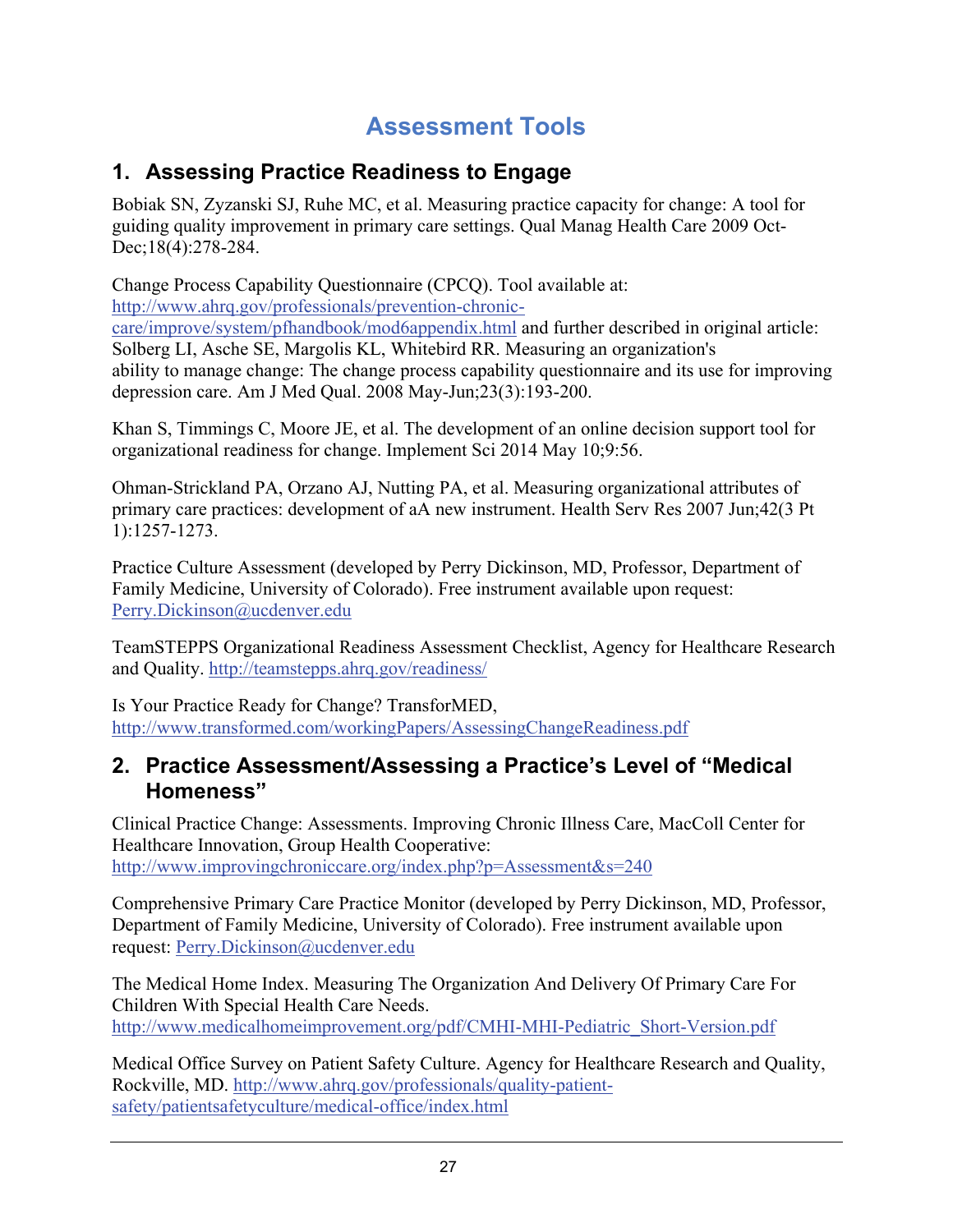Creating an Action Plan for Health Care Homes Implementation for Minnesota Clinics. Minnesota State Department of Health.

<http://www.health.state.mn.us/healthreform/homes/resources/getstarted/actionplan.pdf>

Health Care Homes Certification Assessment Tool. Minnesota State Department of Health. <http://www.health.state.mn.us/healthreform/homes/certification/certassesstl.doc>

Patient-Centered Medical Home Recognition Tools: A Comparison of Ten Surveys' Content and Operational Details. Centers for Medicare and Medicaid. [http://www.cms.gov/reports/downloads/Burton\\_PCMH\\_Recognition\\_Tools\\_May\\_2011.pdf](http://www.cms.gov/reports/downloads/Burton_PCMH_Recognition_Tools_May_2011.pdf)

PCMH Assessment (PCMH-A). The MacColl Center for Health Care Innovation at the Group Health Research Institute and Qualis Health for the Safety Net Medical Home Initiative. <http://www.safetynetmedicalhome.org/sites/default/files/PCMH-A.pdf>

PCMH Clinician Assessment (developed by Perry Dickinson, MD, Professor, Department of Family Medicine, University of Colorado): [http://www.lanetpbrn.net/wp](http://www.lanetpbrn.net/wp-content/uploads/PCMH-Clinician-Assessment-survey.pdf)[content/uploads/PCMH-Clinician-Assessment-survey.pdf](http://www.lanetpbrn.net/wp-content/uploads/PCMH-Clinician-Assessment-survey.pdf)

PCMH Clinician Assessment Subscales (developed by Perry Dickinson, MD, Professor, Department of Family Medicine, University of Colorado): [http://www.lanetpbrn.net/wp](http://www.lanetpbrn.net/wp-content/uploads/PCMH-Clinical-Assessment-Subscales-survey.pdf)[content/uploads/PCMH-Clinical-Assessment-Subscales-survey.pdf](http://www.lanetpbrn.net/wp-content/uploads/PCMH-Clinical-Assessment-Subscales-survey.pdf)

#### *Supporting QI in Pediatrics*

Measuring Medical Homes: Tools to Evaluate the Pediatric Patient and Family Centered Medical Home. Center for Medical Home Improvement. <http://www.medicalhomeinfo.org/downloads/pdfs/MonographFINAL3.29.10.pdf>

## <span id="page-33-0"></span>**3. Examples of Assessment Use in Practice**

Bitton A, Ellner A, Pabo E, et al. The Harvard Medical School Academic Innovations Collaborative: Transforming primary care practice and education. Acad Med 2014;89:1239- 1244.

Daniel DM, Wagner EH, Coleman K, et al. Assessing progress toward becoming a patientcentered medical hHAn assessment tool for practice transformation. Health Serv Res 2013 Dec; 48(6 Pt.1): 1879-1897.

Ruhe MC, Carter C, Litaker D, et al. A systematic approach to practice assessment and quality improvement intervention tailoring. Qual Manag Health Care 2009 Oct-Dec;18(4):268-277.